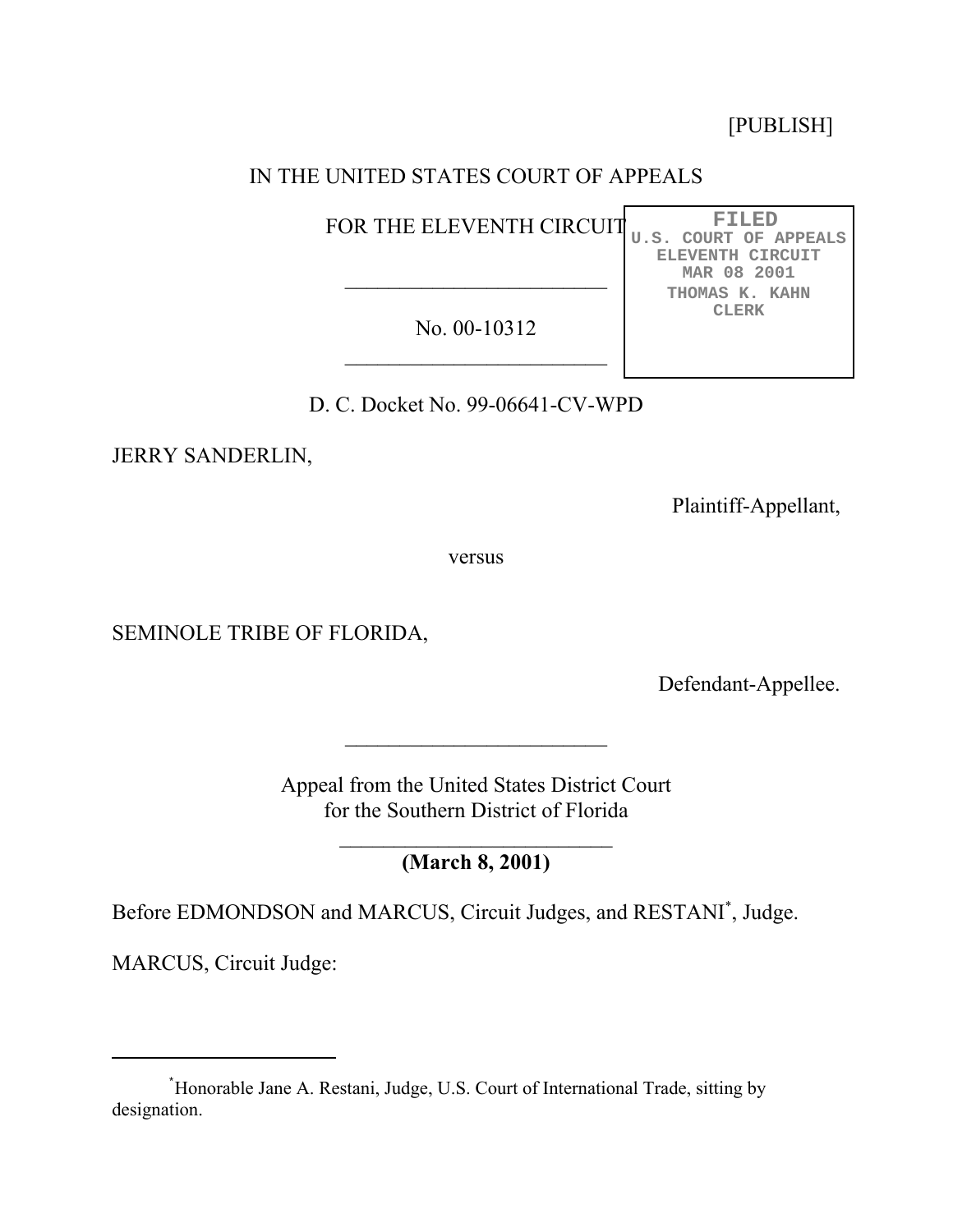Plaintiff Jerry Sanderlin appeals the district court's order granting Defendant Seminole Tribe of Florida ("Tribe")'s motion to dismiss for lack of jurisdiction. Sanderlin also appeals the district court's denial of his motion for reconsideration as well as that court's denial of his motion to compel certain jurisdiction-related discovery. In his complaint Sanderlin alleges that the Tribe discriminated against him on the basis of disability in violation of the federal Rehabilitation Act. The district court dismissed the case because it found that the Tribe was entitled to the sovereign immunity accorded Native American tribes. Sanderlin does not dispute that the Tribe generally would be entitled to immunity, but asserts that in this context Congress has abrogated that immunity, and additionally that the Tribe waived whatever immunity it may have had by accepting federal funds.

Because the Tribe has not waived its sovereign immunity, and Congress did not expressly abrogate that immunity through the Rehabilitation Act, the district court properly dismissed Sanderlin's lawsuit. Nor did the district court commit reversible error by denying Sanderlin's motion for reconsideration and motion to compel. Accordingly, we affirm.

I.

The relevant background is straightforward. Sanderlin was hired by the Tribe, a federally-recognized Native American tribe, in January 1993 to be a law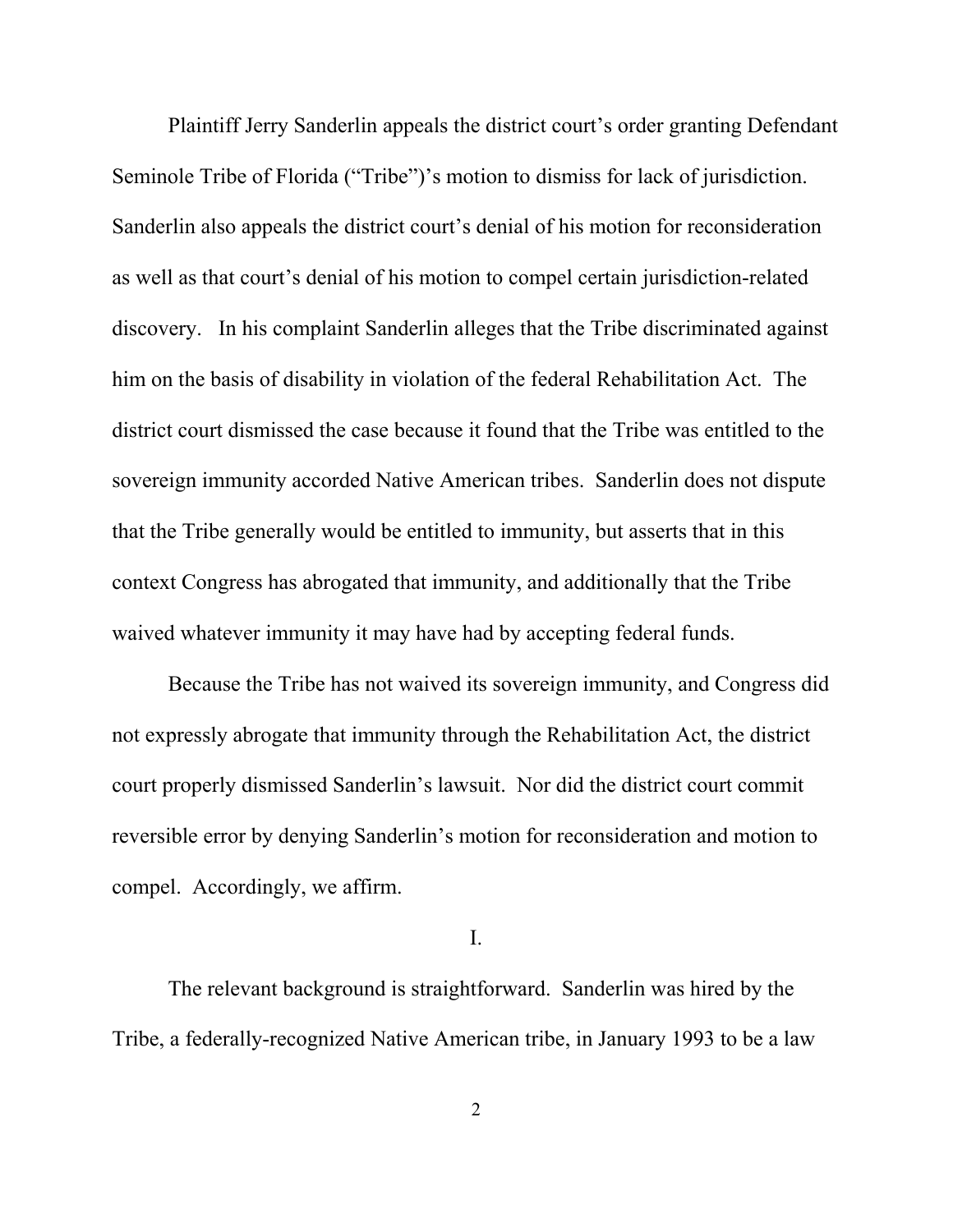enforcement officer with the Seminole Department of Law Enforcement ("SDLE"). In July 1996, Sanderlin suffered a seizure, and subsequently was diagnosed with epilepsy. On July 17, 1996, Sanderlin returned to light duty with a restriction against the use of a firearm or the operation of a police cruiser. Sanderlin was accommodated in that way through January 6, 1997, when he returned to work on road patrol. On March 20, 1998, Sanderlin suffered another seizure. Three days later he returned to full duty with a driving restriction. On June 21, 1998, however, Sanderlin was terminated.

On May 26, 1999, Sanderlin filed this action in the United States District Court for the Southern District of Florida alleging that the Tribe had discriminated against him on the basis of his disability (epilepsy), in violation of the Rehabilitation Act of 1973, 29 U.S.C. § 701, et seq. ("the Act"). In his complaint, Sanderlin alleged that he was able to perform the essential functions of a law enforcement officer either with or without reasonable accommodation, and that "[t]he Defendant refused to provide a reasonable accommodation to the Plaintiff for his continued employment." Sanderlin sought reinstatement, with any necessary reasonable accommodation, to his previous position, or alternatively front pay. Sanderlin also sought compensatory and punitive damages and back pay.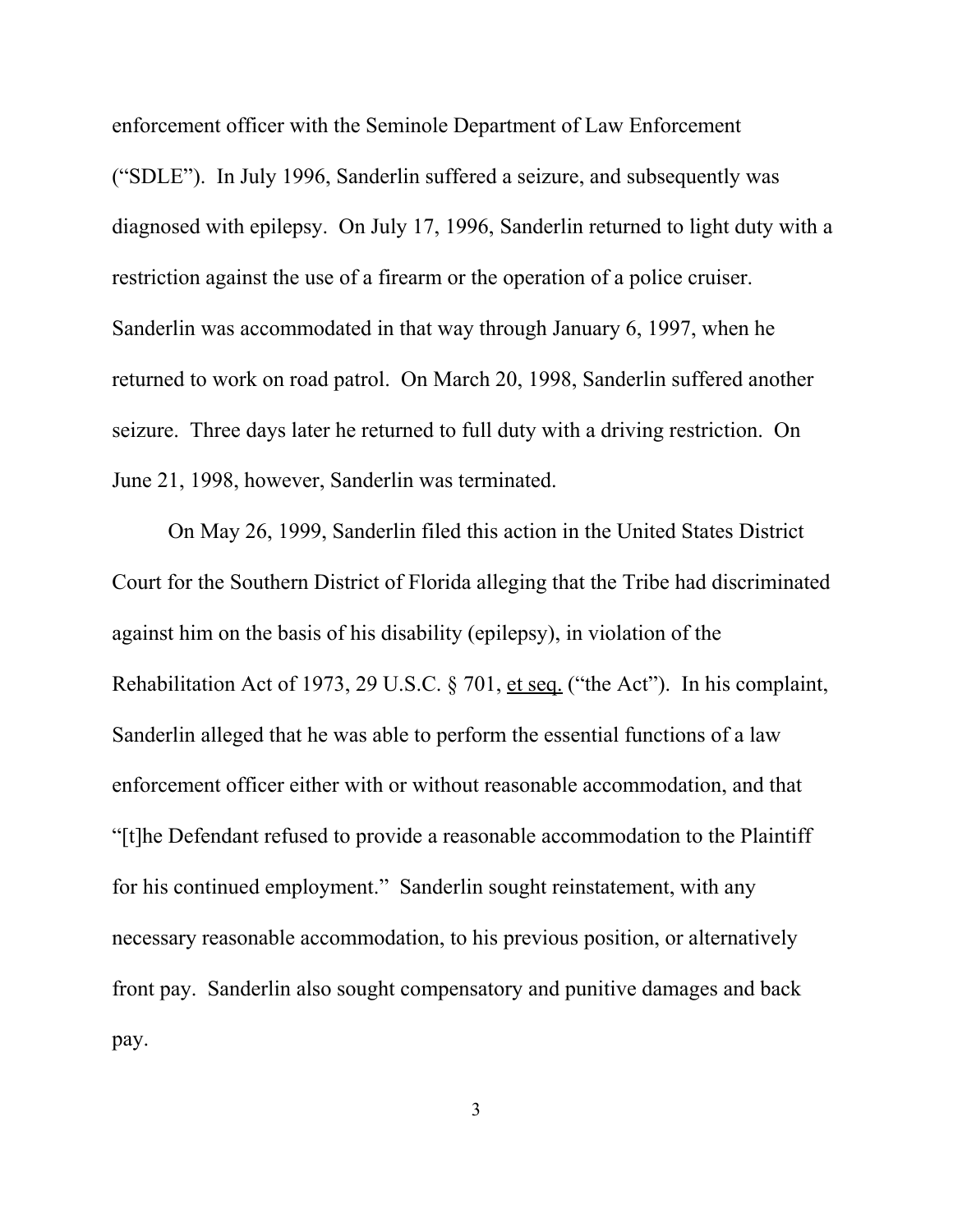On July 30, 1999, the Tribe moved to dismiss for lack of subject matter jurisdiction. The Tribe argued that it was immune from suit under the Act because it had not waived its tribal sovereign immunity nor had Congress expressly and unmistakably abrogated that immunity. While the motion to dismiss was pending, Sanderlin filed a motion to compel discovery, seeking to compel the Tribe to produce documents reflecting its receipt of funds from the United States Government ("Government"). These documents, according to Sanderlin, were relevant to establishing jurisdiction.

On December 21, 1999, the district court granted the Tribe's motion to dismiss, holding that it did not have jurisdiction over Sanderlin's claim because the Tribe had not waived its right to tribal immunity and Congress had not abrogated tribal immunity under the Act. In the same order, the court also denied all pending motions, including Sanderlin's motion to compel, as moot. On December 30, 1999, Sanderlin, citing new evidence, moved the district court to reconsider the dismissal order. The district court denied that motion on January 5, 2000. This appeal followed.

### II.

We review de novo the district court's dismissal of a complaint for sovereign immunity. See State of Florida v. Seminole Tribe, 181 F.3d 1237, 1240-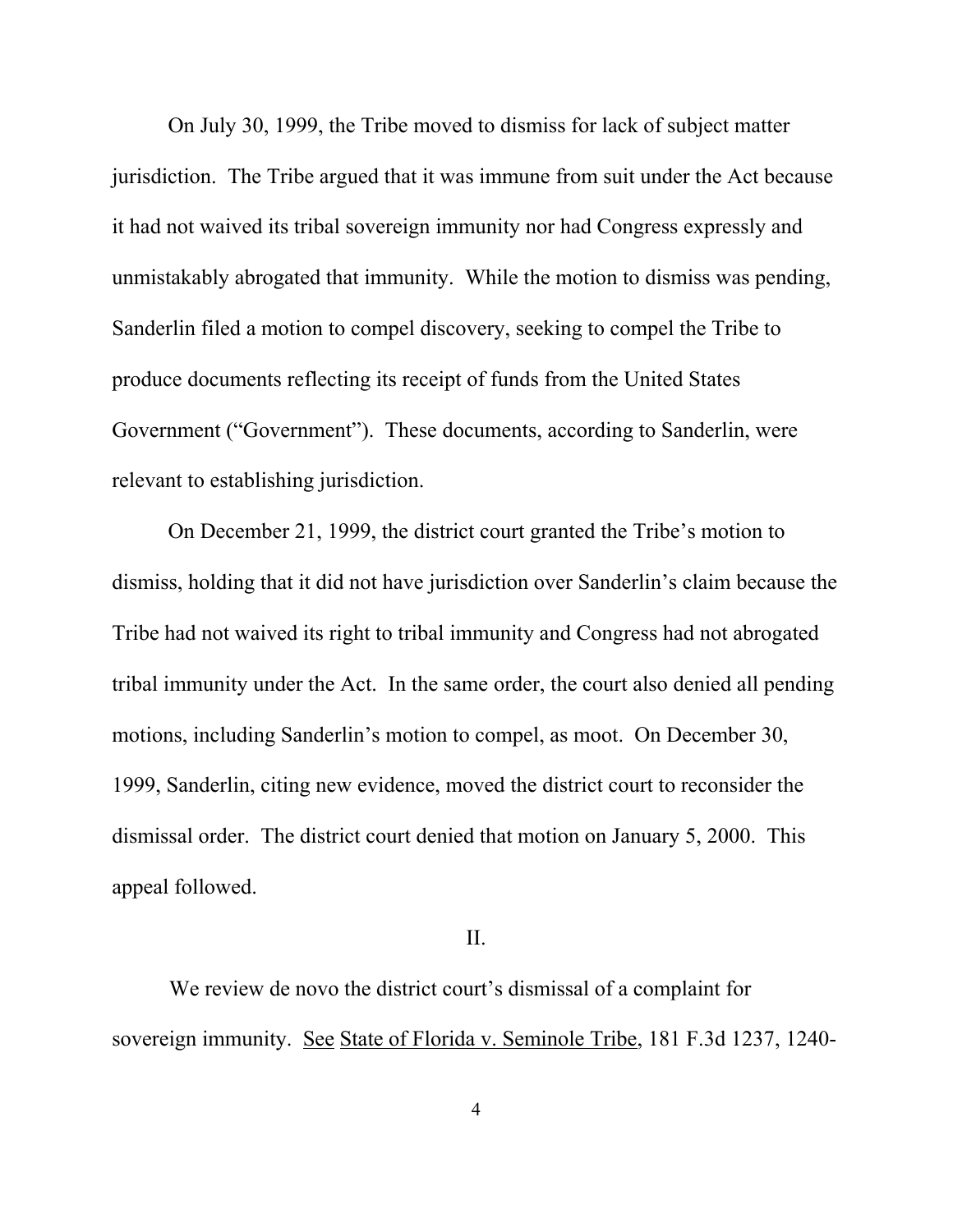41 (11th Cir. 1999); Florida Paraplegic Ass'n, Inc. v. Miccosukee Tribe of Indians, 166 F.3d 1126, 1128 (11th Cir. 1999). The denial of a motion for reconsideration or a motion to compel discovery is reviewed only for abuse of discretion. See Lockard v. Equifax, Inc., 163 F.3d 1259, 1267 (11th Cir. 1998) ("This court reviews the denial of a Rule 59 motion [for reconsideration] for an abuse of discretion."); Burger King Corp. v. Weaver, 169 F.3d 1310, 1320 (11th Cir. 1999) (reviewing denial of a motion to compel for abuse of discretion).

## III.

We address first the question of sovereign immunity and subject matter jurisdiction. It is well-settled that "[a]s a matter of federal law, an Indian tribe is subject to suit only where Congress has authorized the suit or the tribe has waived its immunity." Kiowa Tribe of Oklahoma v. Manufacturing Technologies, Inc., 523 U.S. 751, 754, 118 S. Ct. 1700, 1702 (1998); see also Oklahoma Tax Comm'n v. Citizen Band Potawatomi Tribe, 498 U.S. 505, 509, 111 S. Ct. 905, 909 (1991) ("Suits against Indian tribes are [] barred by sovereign immunity absent a clear waiver by the tribe or congressional abrogation."); Seminole Tribe, 181 F.3d at 1241 ("A suit against an Indian tribe is . . . barred unless the tribe clearly waived its immunity or Congress expressly abrogated that immunity by authorizing the suit."); Tamiami Partners, Ltd. v. Miccosukee Tribe of Indians, 63 F.3d 1030, 1038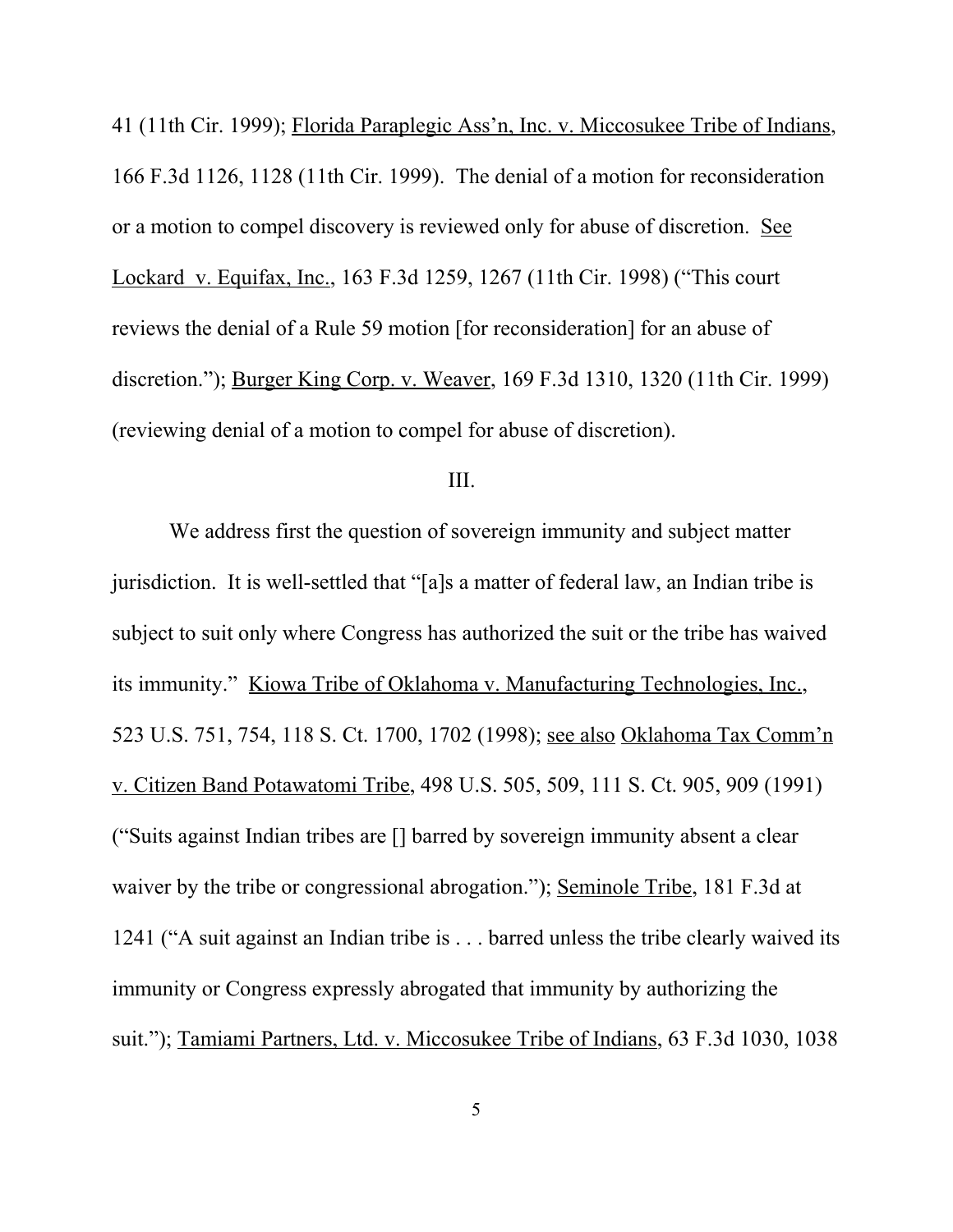n.30 (11th Cir. 1995) (same). Although Congress "has occasionally authorized limited classes of suits against Indian tribes" and "has always been at liberty to dispense with  $\left[\right]$  tribal immunity or to limit it," it nevertheless has "consistently reiterated its approval of the immunity doctrine." Oklahoma Tax Comm'n, 498 U.S. at 510, 111 S. Ct. at 910. Moreover, "statutes are to be construed liberally in favor of the Indians, with ambiguous provisions interpreted to their benefit." Montana v. Blackfeet Tribe of Indians, 471 U.S. 759, 766, 105 S. Ct. 2399, 2403 (1985) (same); Oneida County v. Oneida Indian Nation, 470 U.S. 226, 247 (1985); see also Florida Paraplegic Ass'n, 166 F.3d at 1130 ("[W]e should not assume lightly that Congress intended to restrict Indian sovereignty through a piece of legislation.").

Sanderlin contends that both exceptions to the rule of tribal sovereign immunity are present in this case. He asserts that the Tribe waived its immunity by accepting federal funds contingent on compliance with the Rehabilitation Act. He also asserts that Congress abrogated tribal immunity when it enacted relevant portions of the Act. We consider these arguments in turn.

#### A.

Sanderlin argues that, by accepting federal funds, the Tribe voluntarily waived its right to immunity from lawsuits under the Rehabilitation Act. Sanderlin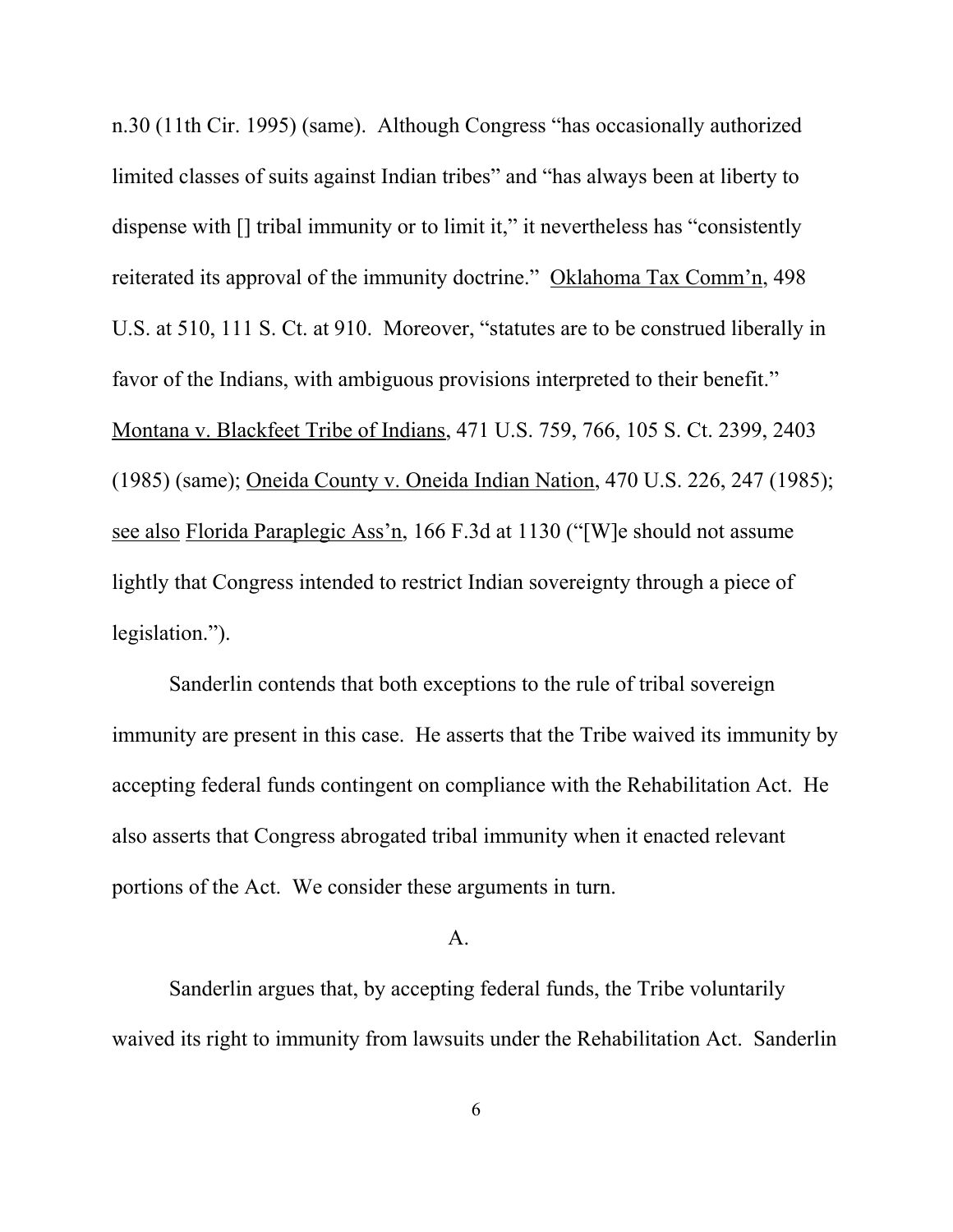does not suggest that the Tribe explicitly waived its right to immunity, but rather maintains that the Tribe did so implicitly when Tribal Chief and Chairman James Billie accepted federal funds on the Tribe's behalf. This implied waiver argument has two parts. First, Sanderlin contends that Chief Billie acted with actual or apparent authority to waive the Tribe's sovereign immunity when he entered into contracts with the Government for the receipt by the Tribe of federal funds. Second, Sanderlin contends that by entering into these contracts -- which required the Tribe to refrain from discrimination on the basis of disability -- Chief Billie specifically waived the Tribe's sovereign immunity from suits under the Rehabilitation Act.

We are unpersuaded. "The Supreme Court has made it plain that waivers of tribal sovereign immunity cannot be implied on the basis of a tribe's actions, but must be unequivocally expressed." Seminole Tribe, 181 F.3d at 1243. Although the Court has expressed some skepticism regarding the current expansive state of tribal sovereign immunity, it has declined to rewrite its existing case law and has instead deferred to Congress to alter or narrow the bounds of that immunity. See Kiowa, 523 U.S. at 758, 118 S. Ct. at 1704 (noting that "in our interdependent and mobile society, . . . tribal immunity extends beyond what is needed to safeguard tribal self-governance," but declining to revisit the broad grant of immunity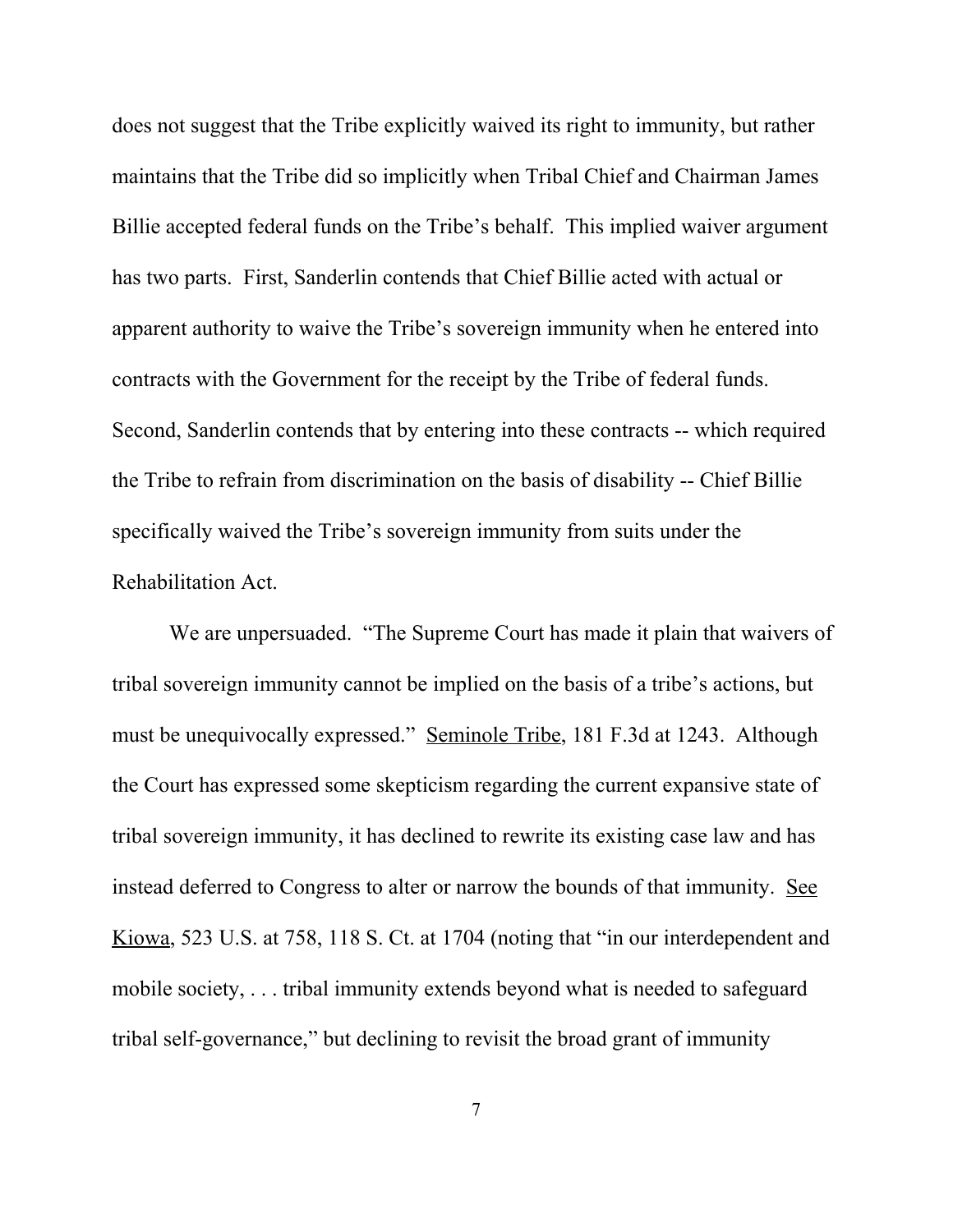afforded by prior decisions). Sanderlin has not presented any evidence sufficient to show that Seminole Tribe expressly and unmistakably waived its right to sovereign immunity from suit. The evidence is all to the contrary.

Sanderlin points to the following four transactions in which he says Chief Billie, acting as an agent of the Tribe, bound the Tribe in contracts with the Government that waived the Tribe's immunity for Rehabilitation Act claims.

One, in July 1995, the Government awarded the Tribe \$189,000 for a drug elimination program. Prior to disbursement, the Government required the Tribe to agree to "prohibit discrimination against handicapped individuals under Section 504 of the Rehabilitation Act of 1973 (29 U.S.C. § 794) and implementing regulations at 24 C.F.R. Part 8."

Two, in September 1997, the Government approved the Tribe's request for a Child Care and Development Fund for the period October 1, 1997 through September 30, 1999. By signing the funding request, Chief Billie assured the Government that the Tribe "will comply with section 504 of the Rehabilitation Act . . . and all requirements imposed by or pursuant to the Regulation of the Department of Health and Human Services . . .," to the end that, "in accordance with Section 504 of that Act and the regulations, no otherwise qualified handicapped individual . . . shall, solely by reason of his handicap, be excluded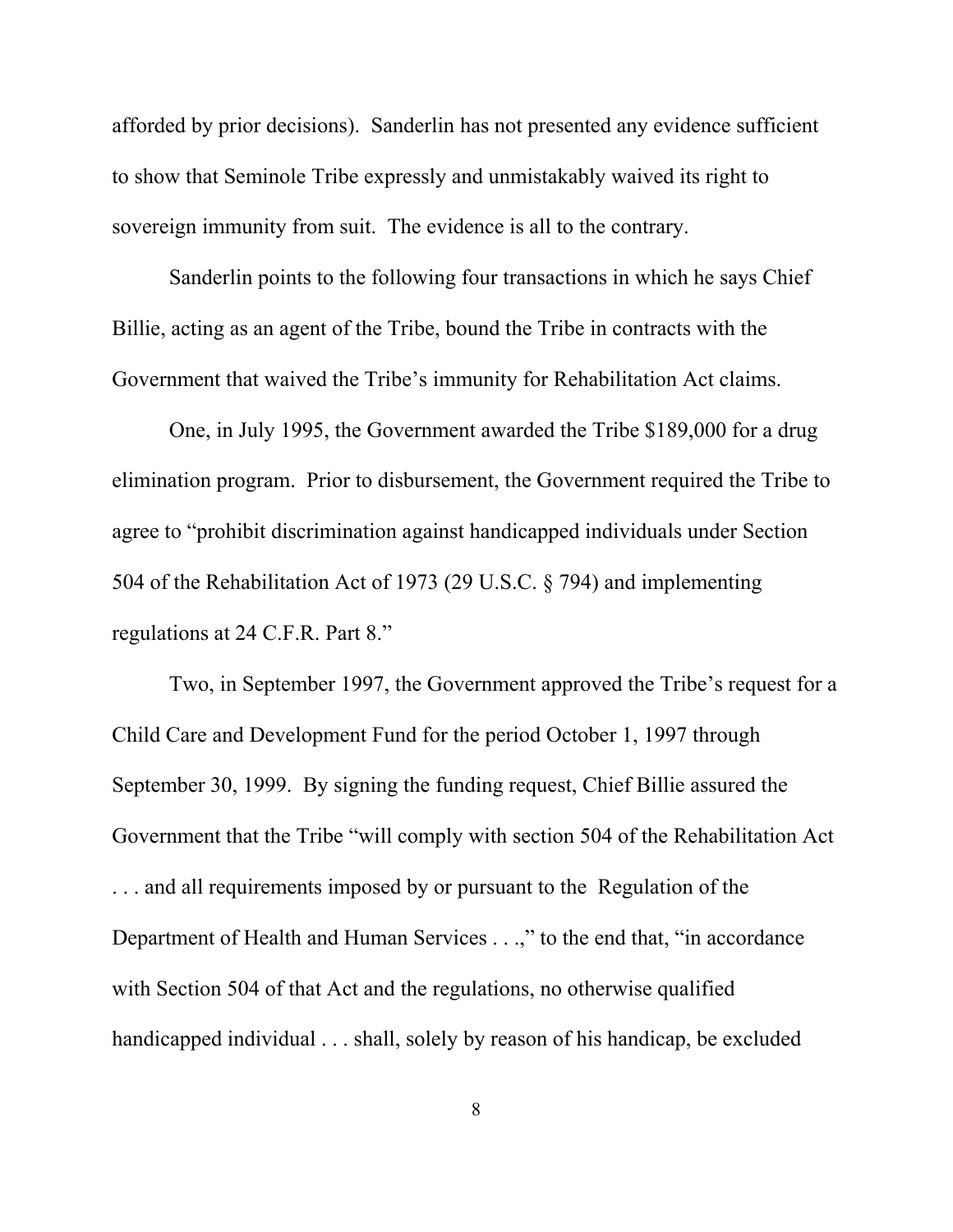from participation in, be denied the benefit of, or be subjected to discrimination under any program or activity for which the Applicant receives Federal financial assistance from the Department."

Three, in June 1997, the Government approved the Tribe as a recipient of Head Start grant funds subject to the terms, conditions and requirements of the application. In his application Chief Billie had assured the Government that the Tribe "will comply with Section 504 of the Rehabilitation Act . . ., which prohibits discrimination on the basis of handicaps."

Finally, in February 1998, the Bureau of Indian Affairs agreed to give the Seminole Department of Law Enforcement \$320,041 upon the condition that the services funded were to be performed in accordance with, inter alia, federal law.

Sanderlin argues that by accepting federal funds, and agreeing as a condition of their receipt to comply with the Act, Chief Billie voluntarily waived the Tribe's sovereign immunity with respect to disability discrimination suits under the Act. We are unconvinced, however, that the Tribe gave Chief Billie actual or apparent authority to enter into contracts with the Government that would waive the Tribe's sovereign immunity for Rehabilitation Act suits. Tribal Ordinance C-01-95 deals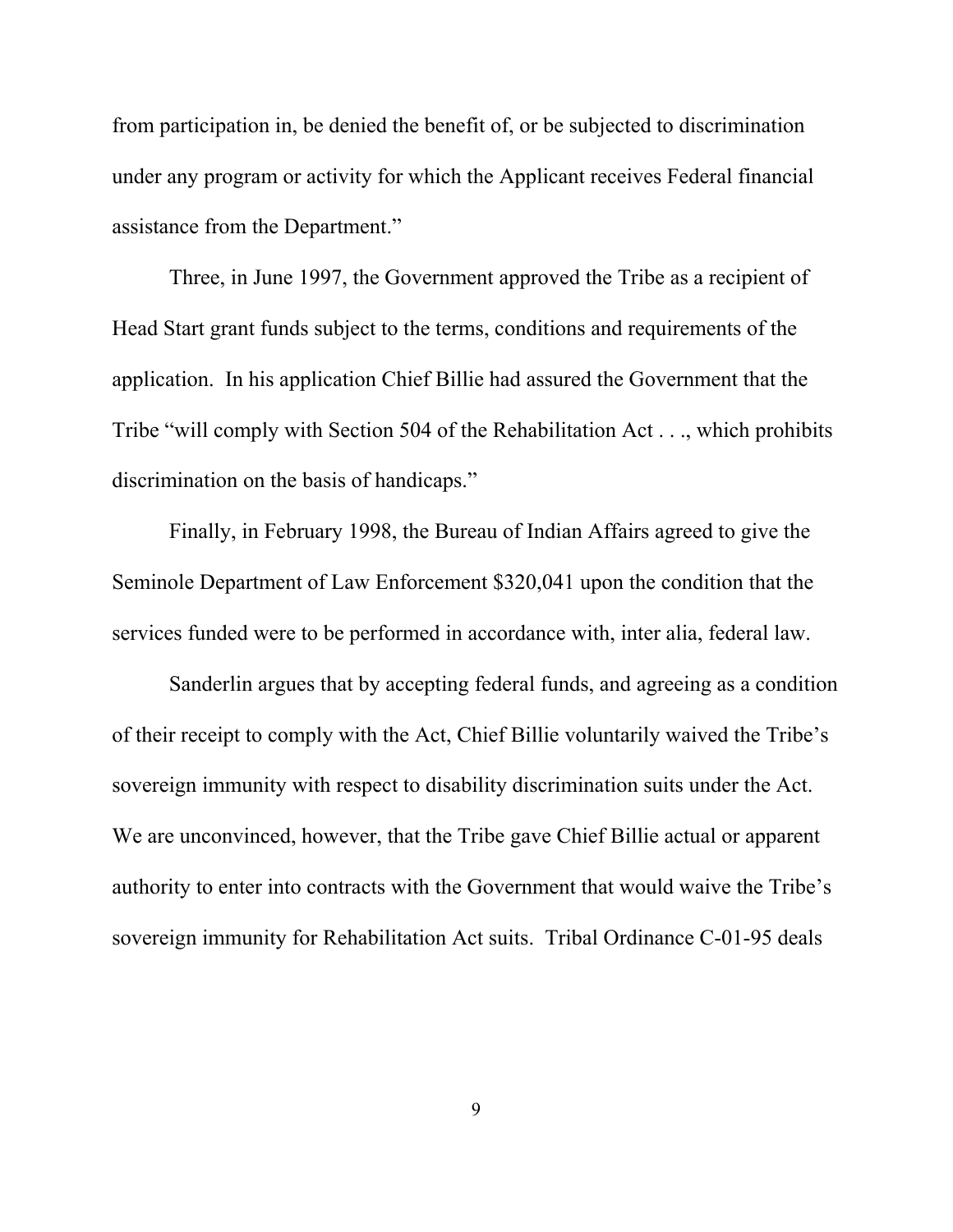specifically with the Tribe's sovereign immunity and how a waiver may be

effected by tribal leaders.<sup>1</sup> The Ordinance provides in relevant part:

WHEREAS, the Seminole Tribe of Florida, as an aspect of its sovereignty, is entitled to immunity from suit in all state and federal courts absent the clear, express and unequivocal consent of the Seminole Tribe of Florida or the clear, express and unequivocal consent of the United States Congress; and

WHEREAS, the Seminole Tribe of Florida desires to make clear to all persons having business or otherwise dealing with the Seminole Tribe of Florida, its subordinate economic and govermental units, its tribal officials, employees and authorized agents that the Seminole Tribe of Florida does not under any circumstances intend to voluntarily waive its entitlement to immunity from suit in state and federal courts under the doctrine of tribal sovereign immunity absent strict and complete compliance with the procedures set forth below which shall be the exclusive method for effecting a voluntary tribal waiver of sovereign immunity; and

WHEREAS, the Tribal Council has reviewed this Ordinance and it is otherwise fully advised.

BE IT FURTHER ORDAINED: that the consent of the Seminole Tribe of Florida to waive its immunity from suit in any state or federal court may only be accomplished through the clear, express and unequivocal consent of the Seminole Tribe of Florida pursuant to a resolution duly enacted by the Tribal Council of the Seminole Tribe of Florida sitting in legal session. Any such resolution purporting to waive sovereign immunity as to the Seminole Tribe of Florida, any of its subordinate economic or governmental units or any of its tribal officials, employees or authorized agents shall specifically acknowledge that the Seminole Tribe of Florida is waiving its

<sup>&</sup>lt;sup>1</sup>This ordinance was approved by the U.S. Department of the Interior's Bureau of Indian Affairs, which supervises the Government's relationship with Native American tribes.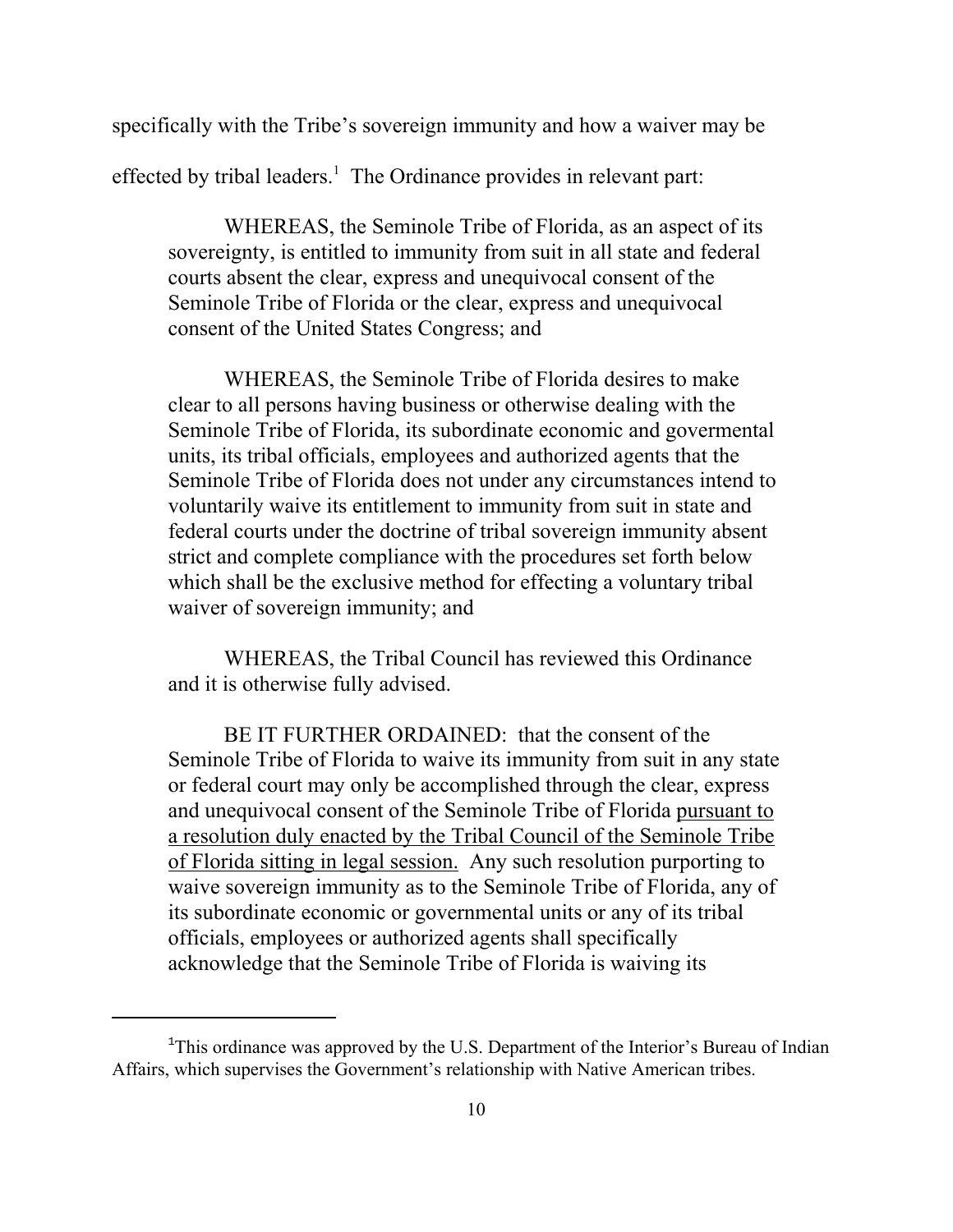sovereign immunity on a limited basis and describe the purpose and extent to which such waiver applies. The failure of the Tribal Council resolution to contain such language shall render it ineffective to constitute a waiver of tribal sovereign immunity.

(emphasis added). In the same vein, Article V, section 9(a) of the Tribal **Constitution** 

states:

No authorities contained in this Constitution may be delegated by the Seminole Tribal council to tribal officials, district councils, or associations to carry out any function for which the Tribal Council assumes primary responsibility, except by ordinance or resolution duly enacted by the Tribal council in legal session, and excepting also those specific requirements contained in the Bylaws of the Seminole Tribe of Florida.

Sanderlin has not pointed to any duly-enacted tribal resolution purporting to

effect a waiver in these circumstances. Nor has Sanderlin pointed to any ordinance

or resolution enacted by the Tribal Council granting authority to Chief Billie to

waive sovereign immunity for Rehabilitation Act suits on behalf of the Tribe in

connection with a request for federal funds. Indeed, according to Mary Jane

Willie, Official Tribal Clerk of the Seminole Tribe of Florida:

Based upon my search of the official records of the SEMINOLE TRIBE OF FLORIDA, there is no resolution, ordinance or other official document or record evidencing any voluntary consent on the part of the SEMINOLE TRIBE OF FLORIDA or any of its subordinate governmental and economic units to be subject to suit in any state or federal court for any claim brought by or on behalf of any present or former tribal employee relative to issues arising under the Rehabilitation Act of 1973 or any other act relating to discrimination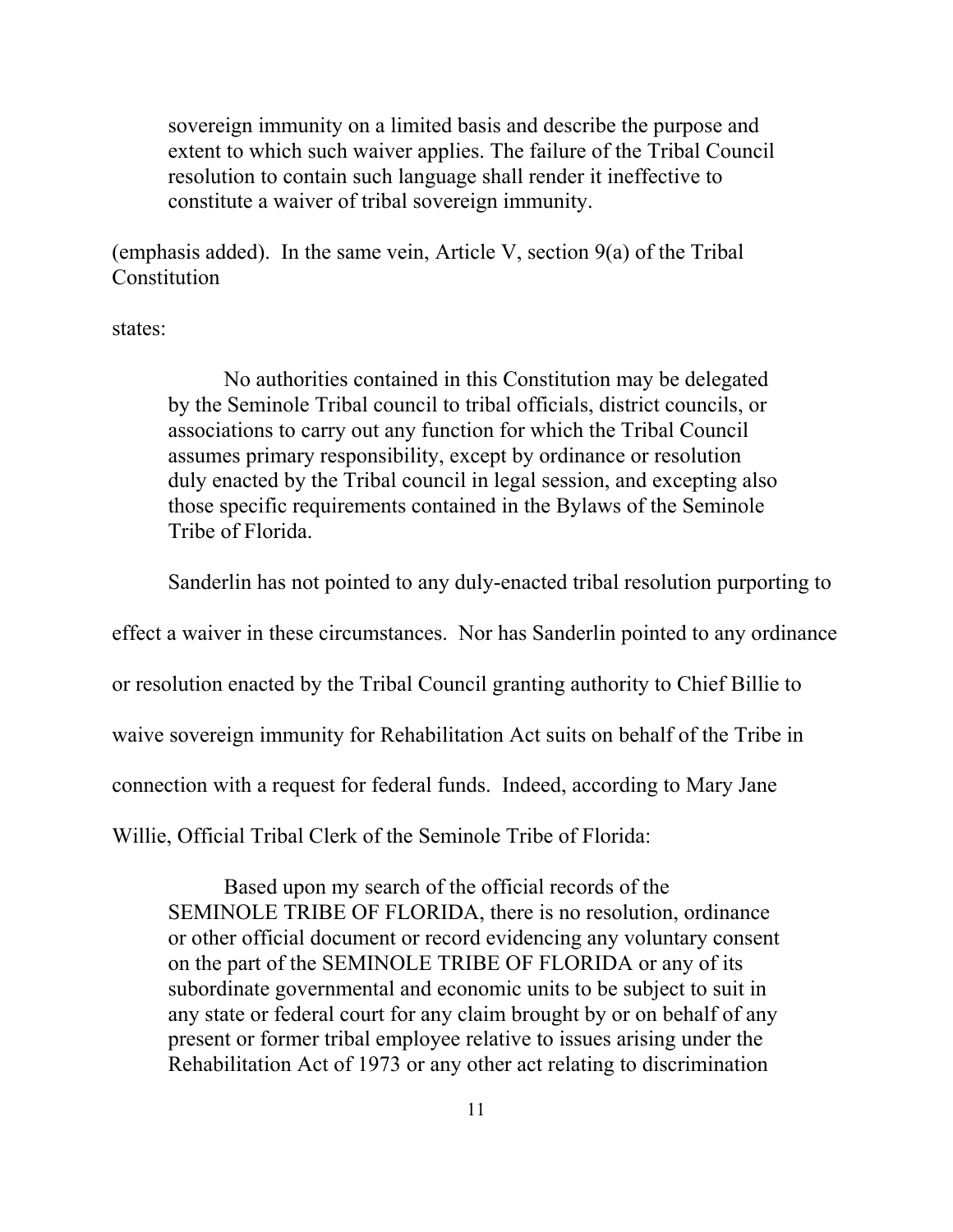on the basis of race, religion, gender, national origin, age or disability arising under any federal or state statute.

Willie Aff. ¶ 4(b). Similarly, Tribal Council member Max Osceola states:

At no time and under no circumstances during my service as a Tribal Council member has the Tribal Council approved or been requested to consider waiving its sovereign immunity in favor of any employee or former employee or any other person relative to any alleged violation arising under the Rehabilitation Act of 1973. To the best of my knowledge, at no time prior to my service as a Tribal Council member did any prior Tribal Council agree to waive the SEMINOLE TRIBE's sovereign immunity relative to alleged violations of the Rehabilitation Act of 1973.

Osceola Aff. ¶ 14(b).

Chief Billie did not have actual or apparent authority to waive voluntarily the Tribe's sovereign immunity from Rehabilitation Act suits. Chief Billie did not somehow become vested with the power to waive that immunity simply because he had the actual or apparent authority to sign applications on behalf of the Tribe for federal funding. Such a finding would be directly contrary to the explicit provisions of the Tribal Constitution and Tribal Ordinance C-01-95 which expressly set forth how, when, through whom, and under what circumstances the Seminole Tribe may voluntarily waive its immunity. Not one of the Florida law cases cited by Sanderlin discusses agency principles as they might be applied to a Native American tribe's assertion of sovereign immunity in a lawsuit in a federal court arising under federal law. Extending authority to waive sovereign immunity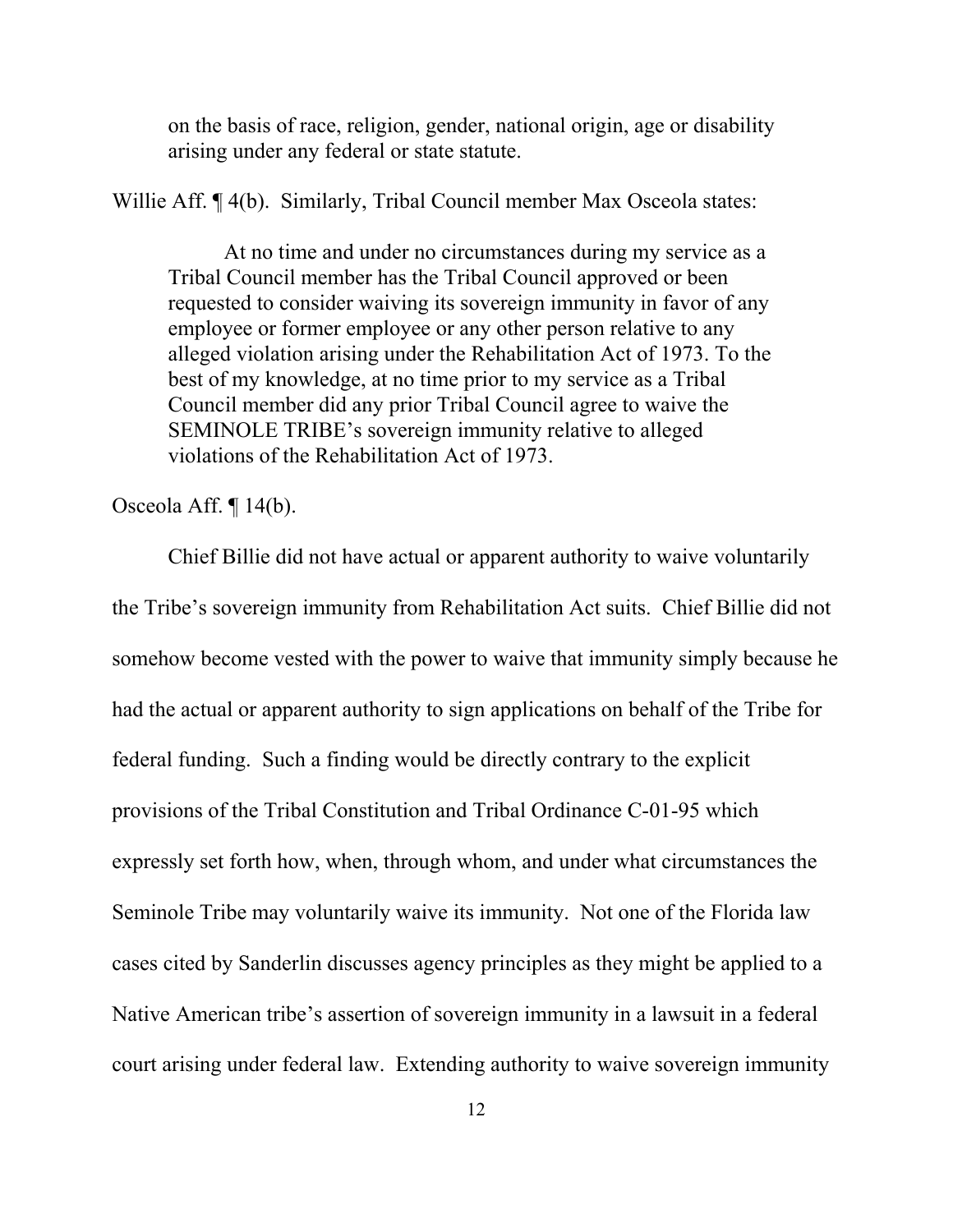to a single individual, at least in this context, would be directly contrary to the Supreme Court's clear statement that "a waiver of sovereign immunity 'cannot be implied but must be unequivocally expressed.'" Santa Clara Pueblo v. Martinez, 436 U.S. 49, 58, 98 S. Ct. 1670 (1978) (quoting United States v.Testan, 424 U.S. 392, 399, 96 S. Ct. 948, 953 (1976)).

There is a further flaw in Sanderlin's waiver argument. The Tribe argues that even if Chief Billie were somehow acting with the authority to waive the Tribe's immunity from Rehabilitation Act suits, the applications for federal funds in which he agreed that the Tribe would follow federal civil rights laws did not effect such a waiver. According to the Tribe, a certification or assurance of compliance given by or on behalf of a Native American tribe with respect to certain laws is not tantamount to a clear and unmistakable waiver of tribal sovereign immunity with regard to a claim brought under such laws.

The Tribe points for support to Dillon v. Yankton Sioux Tribe Housing Authority, 144 F.3d 581 (8th Cir. 1998). In Dillon the plaintiff alleged that the defendant tribe fired him on the basis of race in violation of federal civil rights statutes. The tribe moved to dismiss on the ground of sovereign immunity. As does Sanderlin in this case, Dillon argued that "because the Authority receives federal financial assistance from the Department of Housing and Urban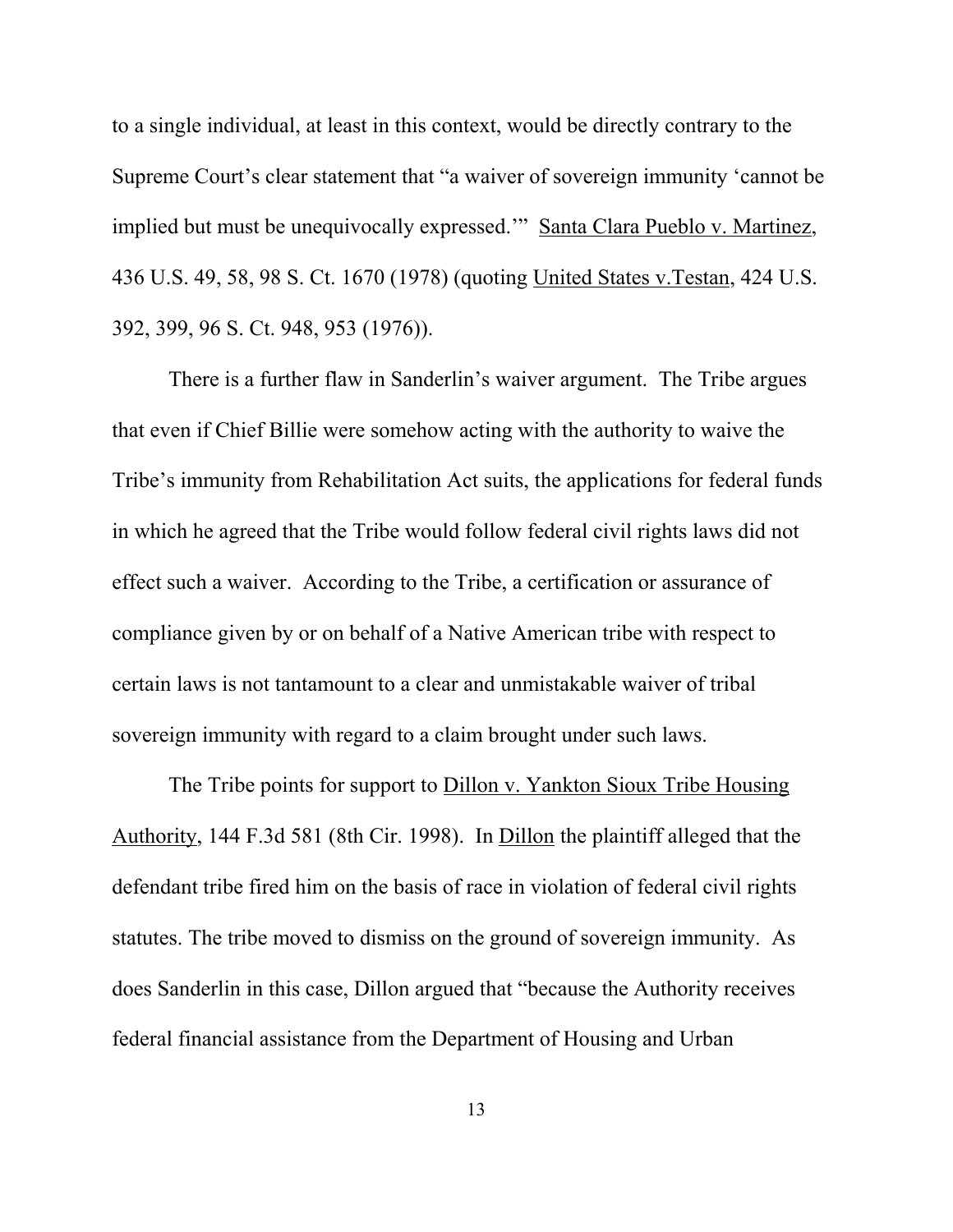Development (HUD), and thereby must agree to comply with federal civil rights laws, it has waived sovereign immunity. . . . [I]t would be incongruous for the Authority to agree to follow federal law, yet shield itself from suit in federal court." 144 F.3d at 583. The Eighth Circuit rejected this argument, holding that the taking of federal funds, even when accompanied by an agreement not to discriminate in violation of federal laws, does not necessarily effect a waiver of tribal sovereign immunity for suits brought under those laws.

Dillon suggests that because the Authority entered into an agreement with HUD and promised to abide by various civil rights statutes, it effectively waived its sovereign immunity. In its agreement with HUD, the contract signed by the Authority specifically provides that "[a]n Indian Housing Authority established pursuant to tribal law shall comply with applicable civil rights requirements, as set forth in Title 24 of the Code of Federal Regulations." [] There is no provision in these regulations, however, mandating a waiver of sovereign immunity when a tribal housing authority enters into an agreement with HUD. Because the Authority did not explicitly waive its sovereign immunity, we lack jurisdiction to hear this dispute.

144 F.3d at 584.

This reasoning is sound. Even if Chief Billie did have authority to waive the Tribe's sovereign immunity from Rehabilitation Act suits, there is no evidence that he did so in this case. The contracts for federal financial assistance in which Billie promised that the Tribe would not discriminate in violation of federal civil rights laws merely convey a promise not to discriminate. They in no way constitute an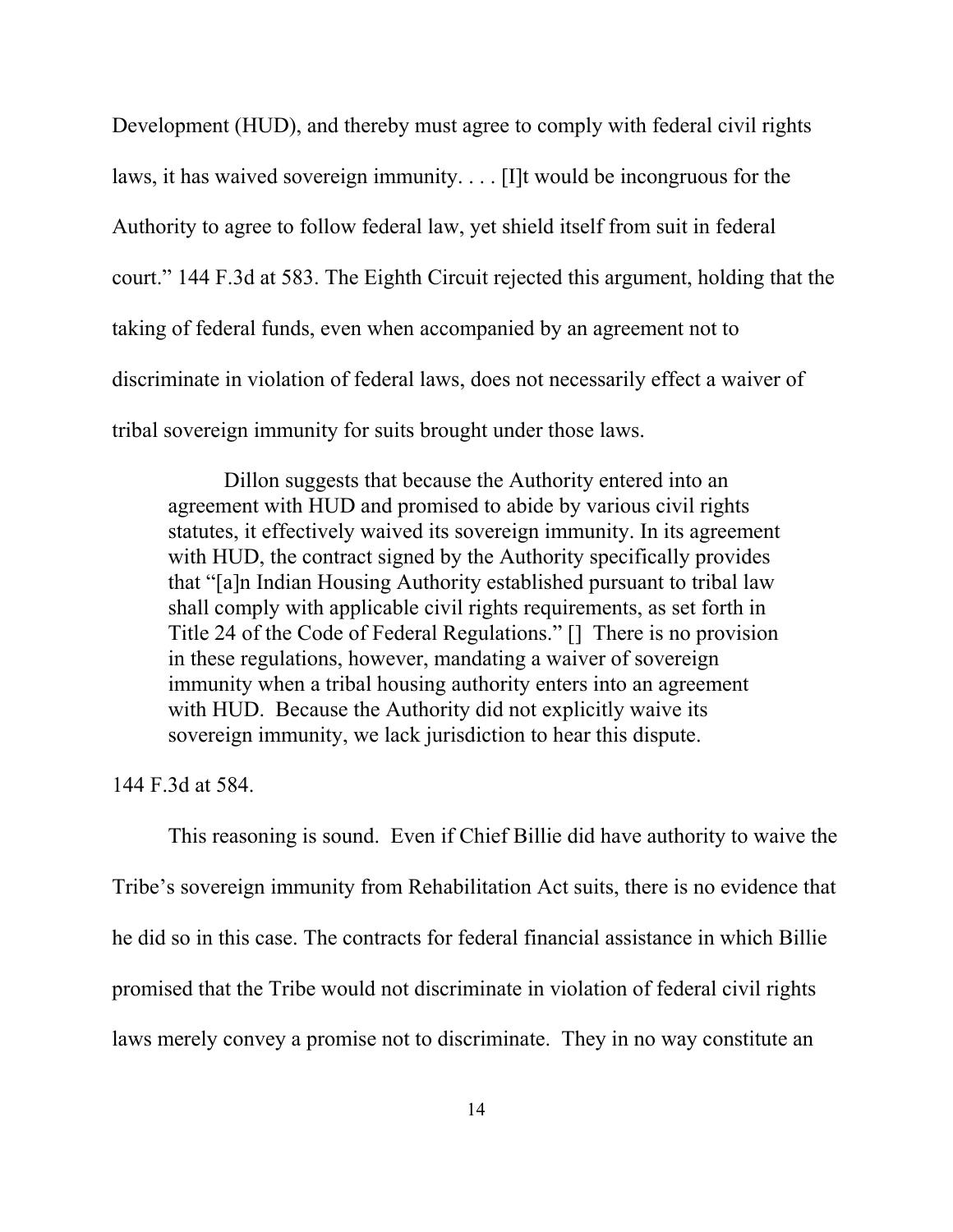express and unequivocal waiver of sovereign immunity and consent to be sued in federal court on the specific claim alleged by Sanderlin. See id. The Tribe, simply put, did not voluntarily waive its sovereign immunity.

## B.

We are equally unconvinced by Sanderlin's argument that Congress abrogated the Tribe's sovereign immunity by enacting certain provisions of the Rehabilitation Act. "Congress may abrogate a sovereign's immunity only by using statutory language that makes its intention unmistakably clear." Seminole Tribe, 181 F.3d at 1242; see also Florida Paraplegic Ass'n, 166 F.3d at 1131 ("Congress abrogates tribal immunity only where the definitive language of the statute itself states an intent either to abolish Indian tribes' common law immunity or to subject tribes to suit under the act."). Sanderlin argues that through the Rehabilitation Act Congress made the acceptance of federal funds conditional upon a waiver of sovereign immunity. He relies for support on two cases that have no precedential effect on this court: Cruz v. Ysleta Del Sur Tribal Counsel, 842 F. Supp. 934 (N.D. Tex. 1993), and Frost v. Seminole Tribe of Florida, No. 94-7001-CIV-Roettger (S.D. Fla. July 3, 1995) (unpub. op). As discussed below, these cases --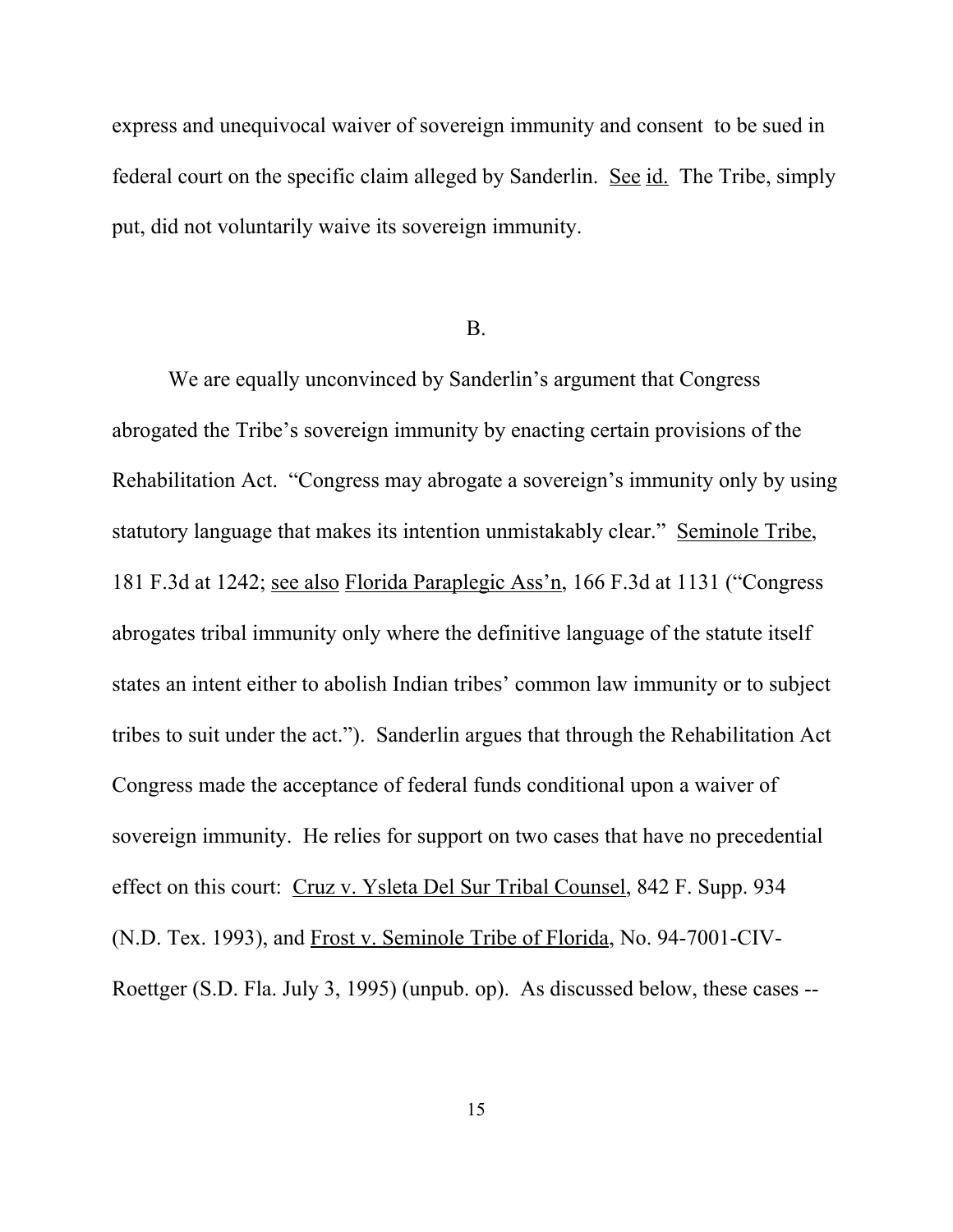like Sanderlin's own argument -- appear to misconstrue the relevant statutory language.

In relevant part, the Rehabilitation Act prohibits discrimination based on disability in any program or activity receiving federal financial assistance. See 29 U.S.C. § 794(a). The Act defines "program or activity" to include "a department, agency, special purpose district, or other instrumentality of a State or of a local government." Id.  $\S 794(b)(1)(A)$ . The Act defines "local agency" as:

an agency of a unit of general local government or of an Indian tribe (or combination of such units or tribes) which has an agreement with the designated State agency to conduct a vocational rehabilitation program under the supervision of such State agency in accordance with the State plan approved under section 721 of this title. Nothing in the preceding sentence of this paragraph or in section 721 of this title shall be construed to prevent the local agency from arranging to utilize another local public or nonprofit agency to provide vocational rehabilitation services if such an arrangement is made part of the agreement specified in this paragraph.

29 U.S.C. § 705(24) (emphasis added).2

Sanderlin contends that a Native American tribe such as the Defendant (or

more accurately, the SDLE) is by definition a "local agency" subject to the Act.

That is also the key assumption made by the district courts in Cruz and Frost. In

<sup>&</sup>lt;sup>2</sup>Section § 721 states in pertinent part: "To be eligible to participate in programs under this subchapter [29 U.S.C.A. § 720, et seq.], a State shall submit to the Commissioner a State plan for vocational rehabilitation services that meets the requirements of this section, on the same date that the State submits a State plan under section 2822 of this title." 29 U.S.C. §  $721(a)(1)(A)$ .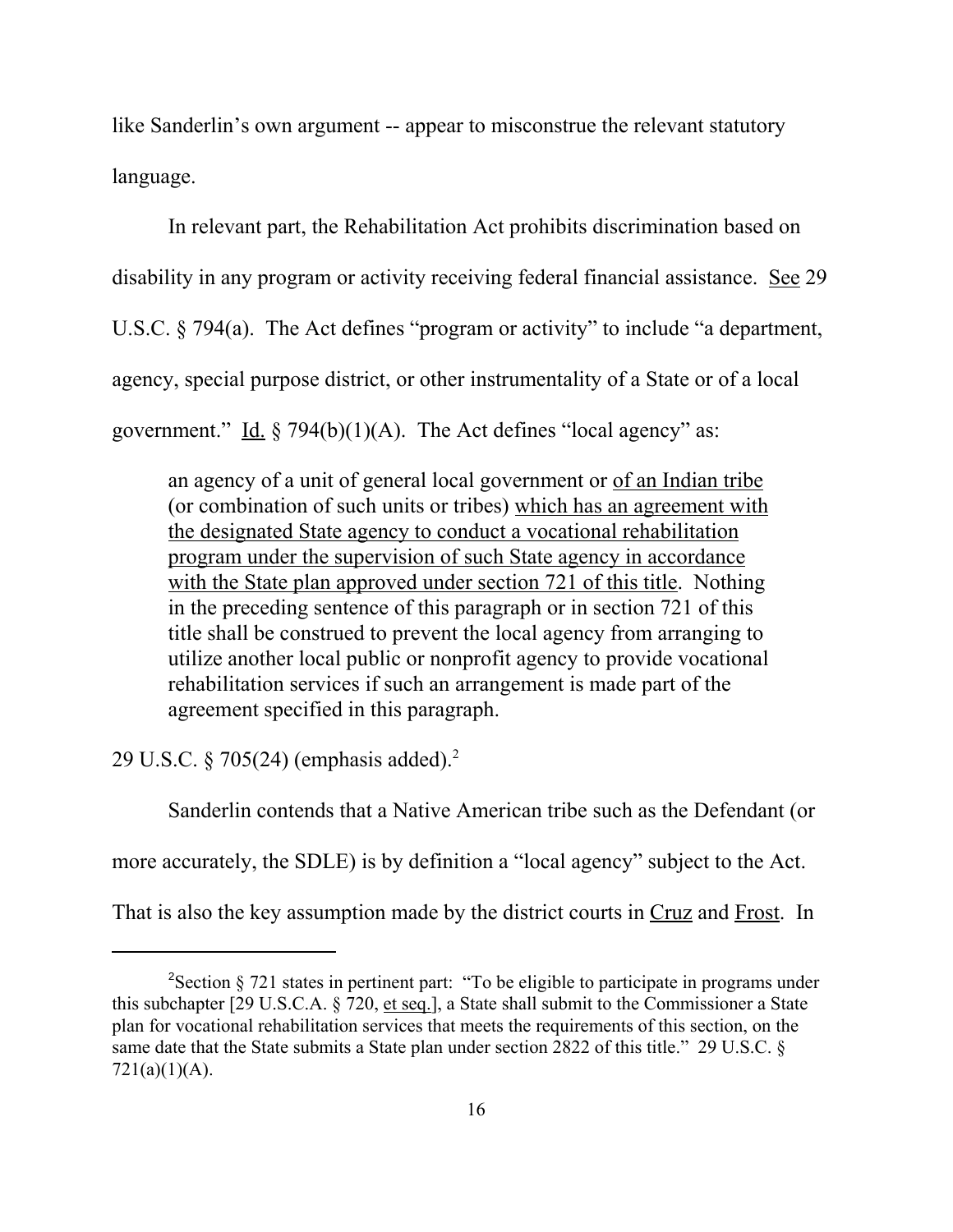fact, however, not all Native American tribes or subdivisions thereof are deemed a local agency. Rather, the definition only extends to "an agency of . . . an Indian tribe . . . which has an agreement with the designated State agency to conduct a vocational rehabilitation program under the supervision of such State agency in accordance with the Sate plan approved under section 721 of this title." Id. (emphasis added).

There is no evidence that the Tribe or any subdivision thereof has an agreement with a state agency for a vocational rehabilitation program pursuant to § 721. On the contrary, the Tribe presents several affidavits in support of the proposition that it does not have any agreements with any state agency to conduct a vocational rehabilitation program under the supervision of the state agency in accordance with a state plan approved under § 721. Willie states in her affidavit that:

Based on my search of the official records of the SEMINOLE TRIBE OF FLORIDA, there is no resolution, ordinance or other official document or record which evidences that the SEMINOLE TRIBE OF FLORIDA has any agreement with any state agency of the State of Florida or any other state designated pursuant to 29 U.S.C. § 721 to conduct a vocational rehabilitation program under the supervision of such state agency in accordance with a state plan approved under 29 U.S.C. § 721.

Willie Aff.  $\P$  4(a). Similarly, Osceola states in his affidavit: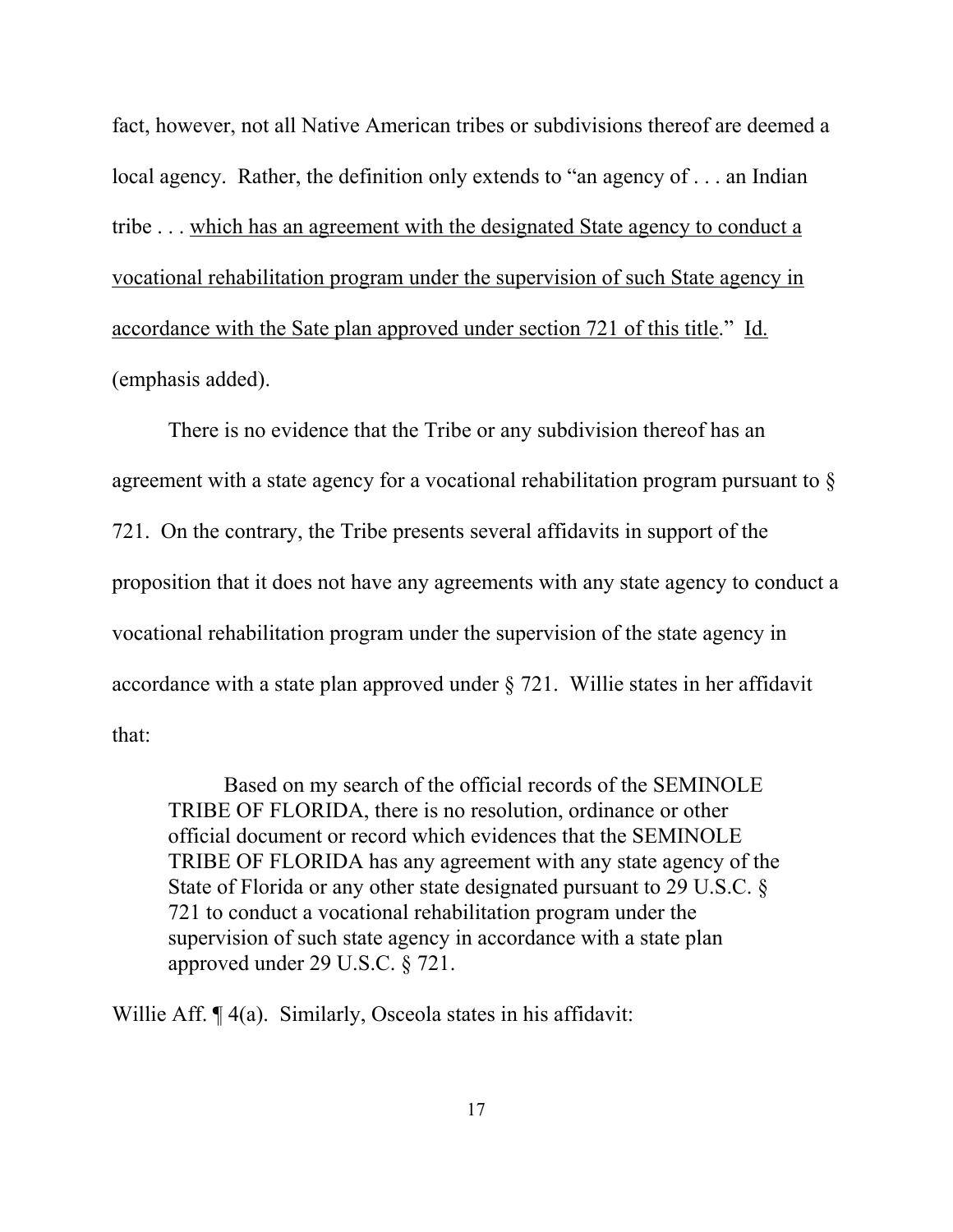At no time and under no circumstances during my service as a Tribal council member was the Tribal Council of the SEMINOLE TRIBE requested to consider approving any agreement with any state agency of any state designated pursuant to 29 U.S.C. § 721(a)(1) to conduct a vocational rehabilitation program under the supervision of such state agency in accordance with any state plan approved under 29 U.S.C. § 721. To the best of my knowledge, at no time prior to my service as a Tribal Council member was the Tribal Council ever asked to consider approving such an agreement.

Osceola Aff.  $\P$  14(a). The Tribe, therefore, is not within the scope of those entities as to which Congress may have sought to abrogate sovereign immunity.

Cruz and Frost are unhelpful to Sanderlin because those decisions appear to ignore the full definition of "local agency," focusing instead solely on the reference to "Indian tribe." In Cruz, the plaintiff sued the Tigua Indian Tribe alleging that the tribe discriminated against her in violation of the Rehabilitation Act. The tribe moved to dismiss for sovereign immunity. The district court, with virtually no analysis, held that "the claim of tribal immunity cannot be sustained." 842 F. Supp. at 935. The only reasoning the court gave for its conclusion was that the term local agency is defined by the Act to include an Indian tribe. Likewise in Frost, the plaintiff alleged that the Seminole Tribe discharged her from her job in the Seminole Indian Bingo Hall because of a disability in violation of the Rehabilitation Act. The district court denied the tribe's motion to dismiss, following Cruz and stating that "[h]aving expressly mentioned Indian tribes by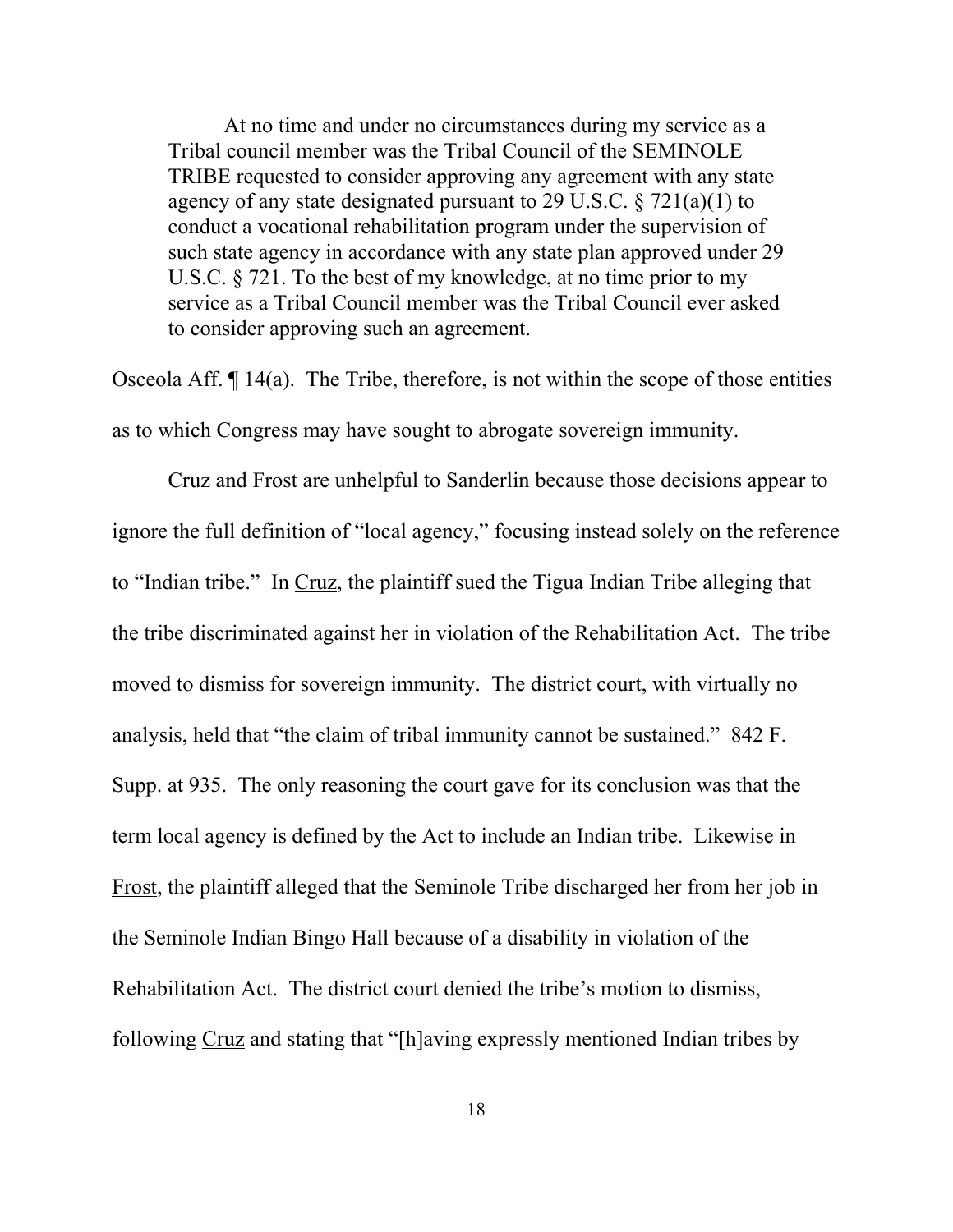including agencies of Indian tribes within the definition of local agencies, Congress has expressed a clear intent to invade tribal independence in the Rehabilitation Act of 1973, as amended. Accordingly, Congress has waived tribal immunity." Order at 2. For the reasons discussed above, that logic is incomplete because it appears to ignore the full definition of local agency.

Sanderlin, for his part, does not actually assert that the Tribe conducted a vocational rehabilitation program under the supervision of the state, but insists that the Tribe nevertheless comes within the definition of local agency because it requested Government funds for its Head Start program to facilitate the hiring of a Disability Coordinator. Without any explanation, Sanderlin states that the hiring of a disability coordinator "clearly constitutes 'utilizing another local public or nonprofit agency to provide rehabilitation services.'" This argument is to no end. The language highlighted by Sanderlin is not part of the definition of local agency, but rather is derived from the additional clause in § 705(24), which refers to the definitional sentence and then adds as a caveat: "Nothing in the preceding sentence . . . shall be construed to prevent the local agency from arranging to utilize another local public or nonprofit agency to provide vocational rehabilitation services . . . ." This language does not purport to expand the definition of local agency in the manner Sanderlin suggests. In any event, to the extent that the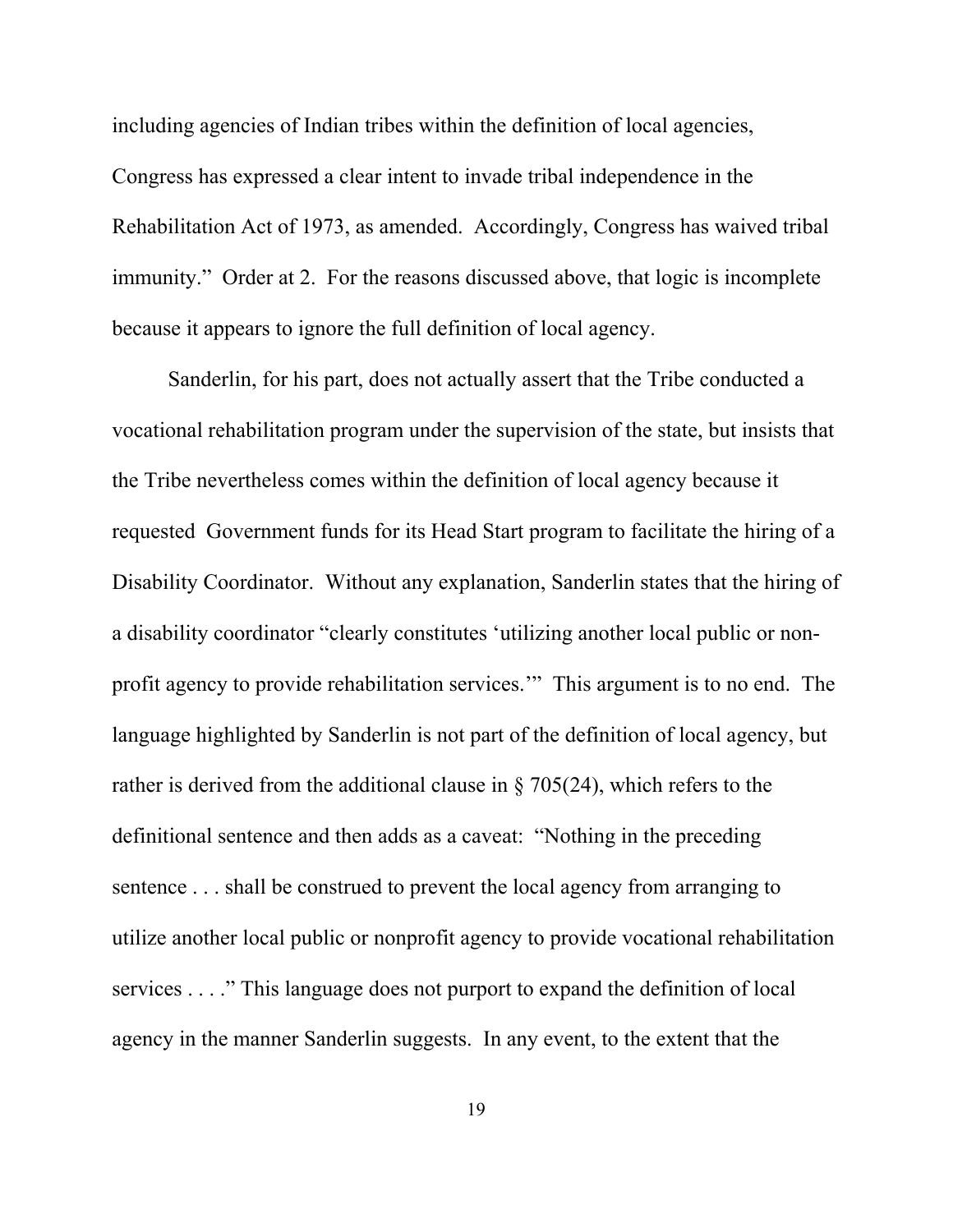relevant language of the Rehabilitation Act is ambiguous as to its coverage and effect on tribal sovereignty, any ambiguity must be resolved in favor of the Tribe. See White Mountain Apache Tribe v. Bracker, 448 U.S. 136, 143-44, 100 S. Ct. 2578, 2584 (1980) ("Ambiguities in federal law have been construed generously in order to comport with . . . traditional notions of sovereignty and with the federal policy of encouraging tribal independence."); Seminole Tribe, 181 F.3d at 1242 ("ambiguities in federal laws implicating Indian rights must be resolved in the Indians' favor").

Sanderlin has pointed to no express provision in the Rehabilitation Act unmistakably demonstrating that Congress intended to abrogate tribal sovereign immunity in these circumstances. In the absence of such an unequivocal expression of legislative intent to abrogate, this Court must find the Tribe is protected by sovereign immunity. See Santa Clara Pueblo, 436 U.S. at 59; Seminole Tribe, 181 F.3d at 1241-42 ("Congress abrogates tribal immunity only where the definitive language of the statute itself states an intent either to abolish Indian tribes' common law immunity or to subject tribes to suit under the act"). This holding is entirely consistent with our precedent in related contexts. In Florida Paraplegic Association, for example, we held that "[n]either the enforcement provision of Title III of the ADA nor the parallel section of the Civil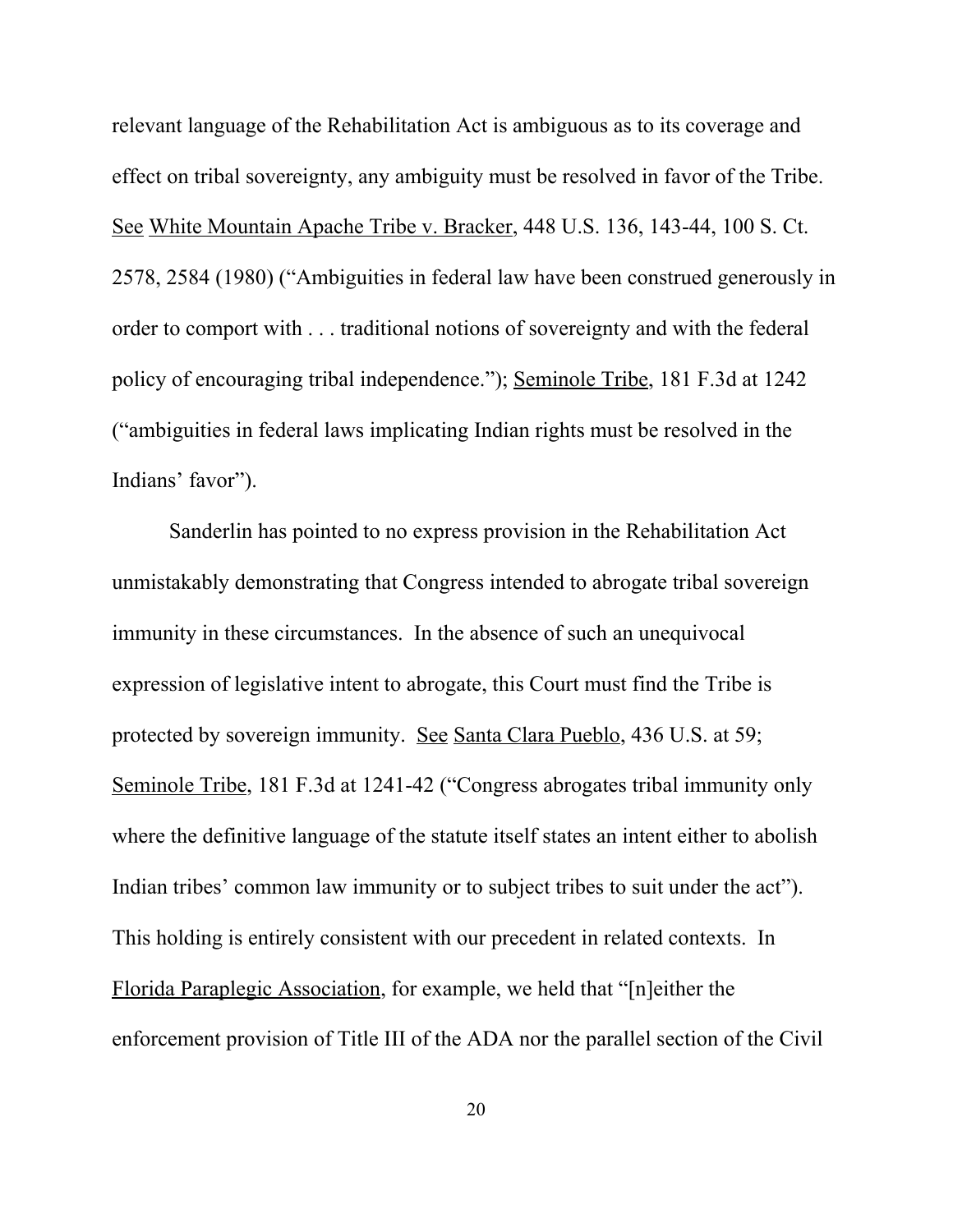Rights Act specifically authorizes suits against Indian tribes who allegedly have violated the Acts' substantive requirements [against disability discrimination]. . . . Congress declined to abrogate Indian tribes' sovereign immunity from suit either by direct statement in Title III itself or by reference to other statutes having that effect. No support exists in the statute for a finding that Congress has waived tribal sovereign immunity under Title III of the ADA." 166 F.3d at 1132.

Sanderlin asserts in a footnote that the Court should find Congressional abrogation in this case by interpreting the Rehabilitation Act to be a statute of broad general application that must be read to cover, inter alia, Native American tribes. For this argument he relies on Federal Power Commission v. Tuscarora Indian Nation, 362 U.S. 99, 80 S. Ct. 543 (1960). Tuscarora involved whether the Power Authority of the State of New York could take by eminent domain a portion of the Tuscarora's lands pursuant to a federal license issued to the power authority to condemn lands in accordance with the conditions of the Federal Power Act. The Supreme Court addressed whether section 21 of that statute, which authorized the condemnation of lands or property of others necessary to the construction, maintenance, or operation of any licensed project, applied to Native American lands. The Court held that the eminent domain powers of the statute did apply. According to the Court: "[I]t is now well settled by many decisions of this Court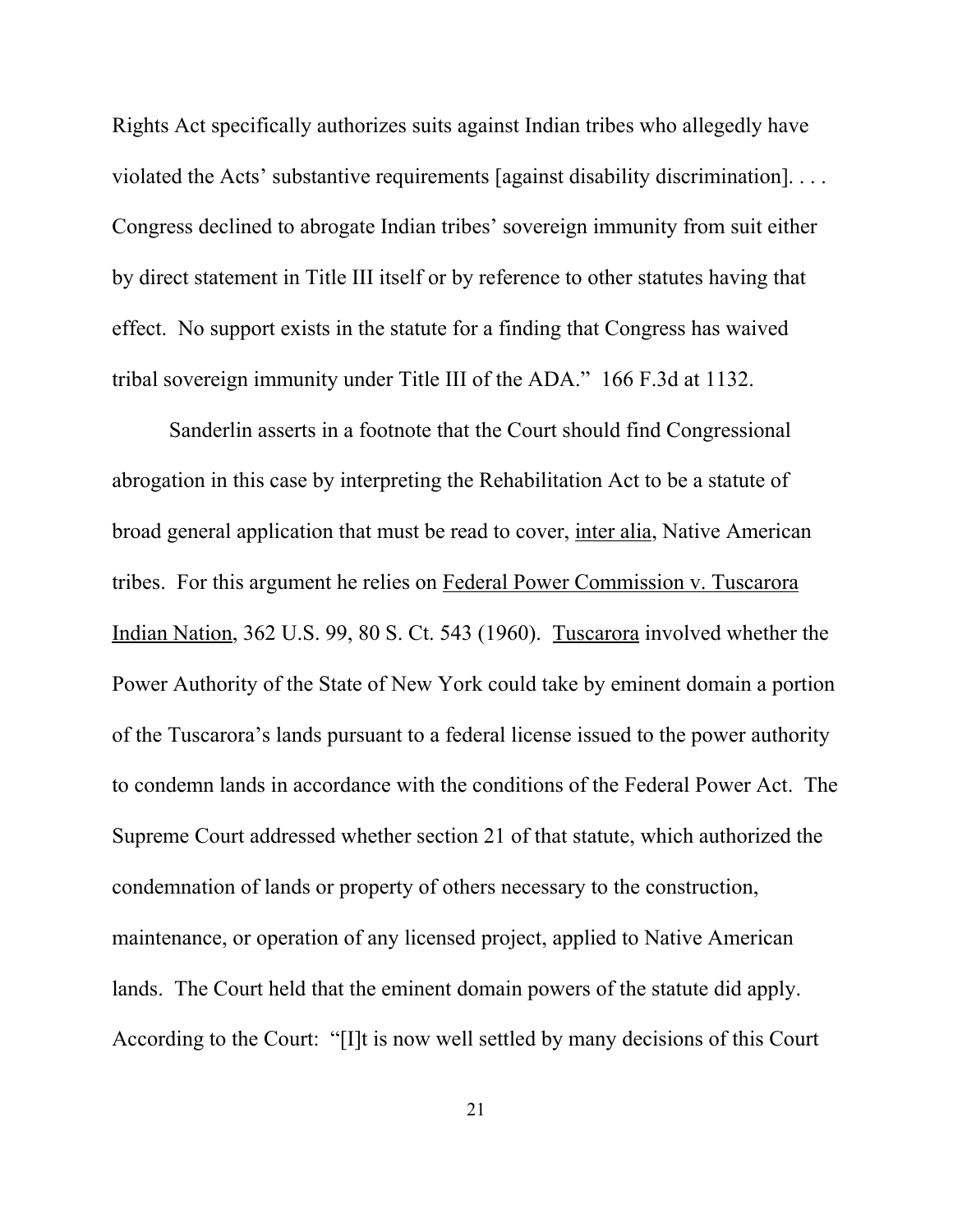that a general statute in terms applying to all persons includes Indians and their property interests." Id. at 116.

The bare proposition that broad general statutes have application to Native American tribes does not squarely resolve whether there was an abrogation of tribal immunity in this particular instance. First, as explained above, case law since Tuscarora has made clear that any purported abrogation must be express and unequivocal. See, e.g., Florida Paraplegic Ass'n, 166 F.3d at 1130-34 (holding that the absence of any reference to the amenity of Native American tribes to suits under the ADA meant that the statute did not abrogate tribal sovereign immunity, notwithstanding Tuscarora). Second, unlike section 21 of the Federal Power Act at issue in Tuscarora, in this case the Rehabilitation Act does expressly reference when the Act is to apply to Native American tribes; and by its terms, the Act does not apply to those tribes that do not have an agreement with a designated state agency to conduct a vocational rehabilitation program. We cannot say that Congress abrogated tribal immunity in this instance. Accordingly, the Tribe's sovereign immunity deprives the district court of subject matter jurisdiction over Sanderlin's complaint.

IV.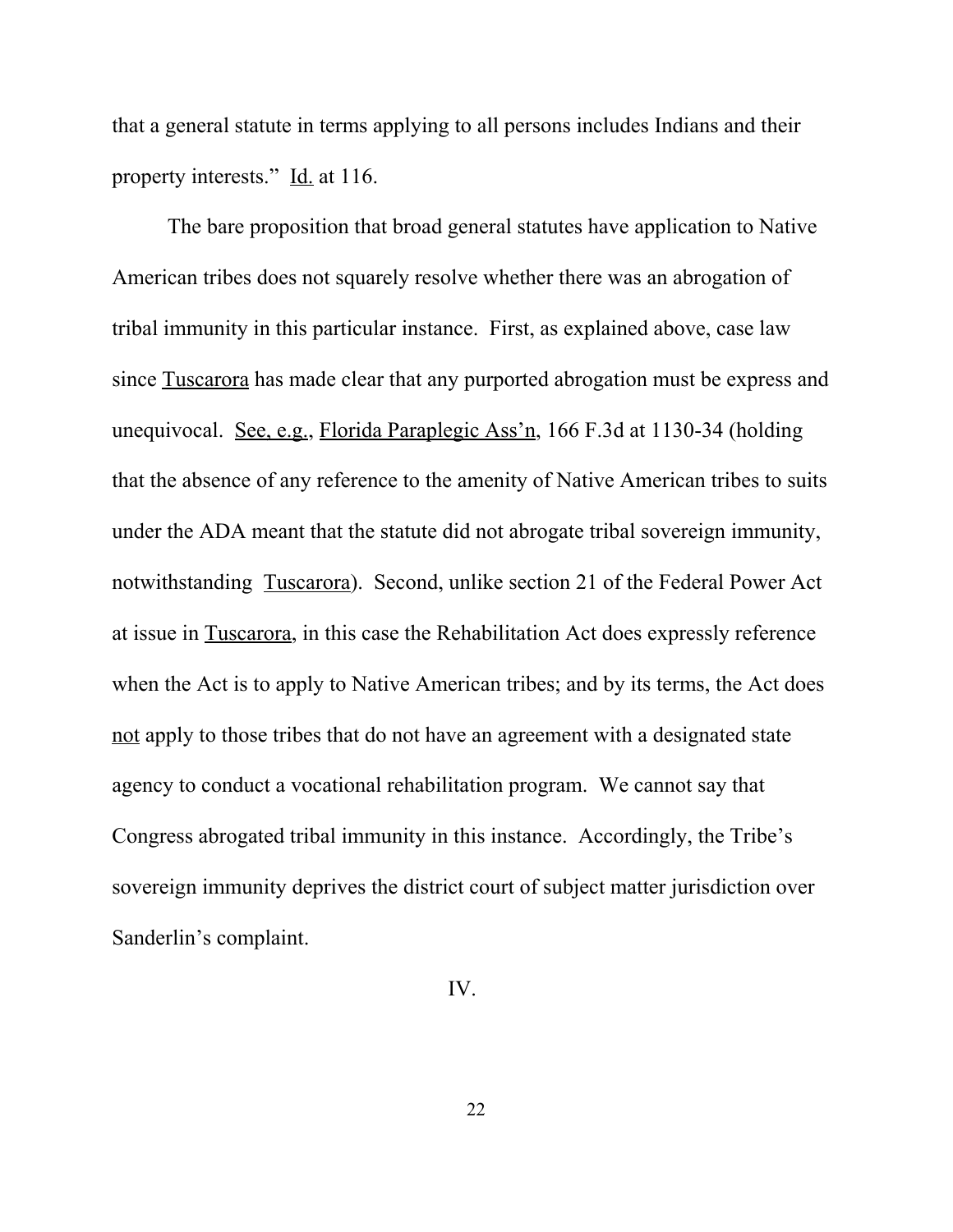Sanderlin raises two other issues on appeal. First, he challenges the district court's denial of his motion for reconsideration. "Motions for reconsideration should not be used to raise legal arguments which could and should have been made before the judgement was issued. Denial of a motion for reconsideration is 'especially sound[] when the party has failed to articulate any reason for the failure to raise the issue at an earlier stage in the litigation.'" Lockard, 163 F.3d at 1267 (quoting O'Neal v. Kennamer, 958 F.2d 1044, 1047 (11th Cir. 1992)).

Sanderlin argues the district court abused its discretion in denying his motion to reconsider, in which he asked the court to take into account admissions made by the Tribe in response to his motion to compel. Sanderlin argues that in its response the Tribe admitted that it contracts to perform services for the Government. Sanderlin contends that these admissions were unavailable to the district court prior to its order dismissing the complaint, and would have altered that ruling if considered.

There are several defects in Sanderlin's position. To begin with, it is not at all clear how the Tribe's supposed admissions in its response to Sanderlin's motion to compel are relevant to the jurisdictional question. In its response the Tribe simply stated:

Any federal money referred to in the [Tribe's 1998] Budget is merely a projected possible source of earned income pursuant to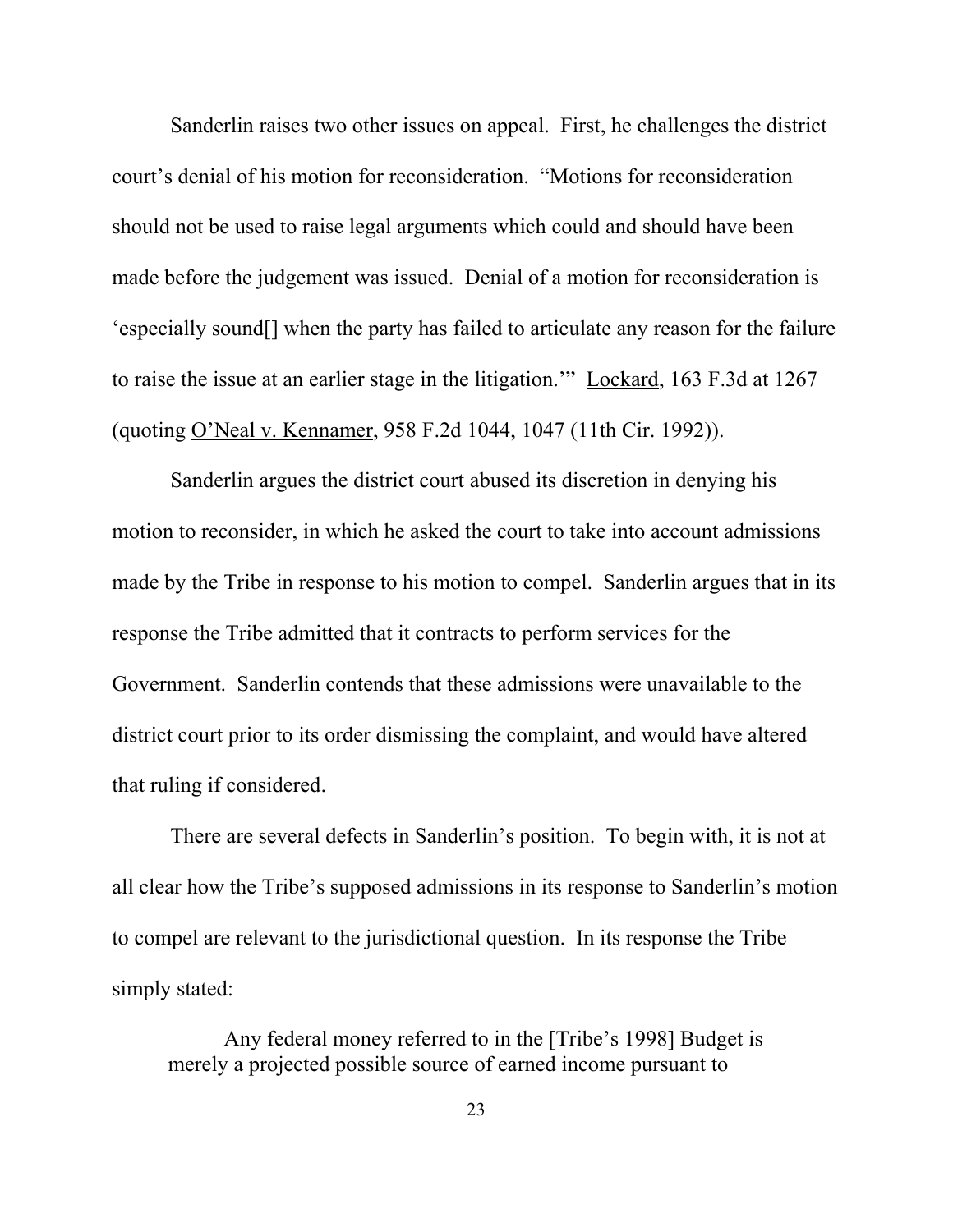contacts between the SEMINOLE TRIBE and the federal government under Public Law 93-638 under which the SEMINOLE TRIBE is paid to assume duties previously provided by the federal government. Under so-called 638 Contracts the SEMINOLE TRIBE is deemed to be a part of the federal government.

In short, the 1998 Budget of the SEMINOLE TRIBE filed under seal for in camera review does not contain information regarding the application or receipt of federal financial assistance funds and as Sanderlin's theory of jurisdiction rests on the receipt of federal financial assistance funds and as discovery is limited to jurisdiction, Sanderlin's demand for the 1998 Budget is clearly beyond the purview of allowable discovery in this matter.

The fact that the Tribe may have received federal funds pursuant to a "638" contract does not affect the analysis here, which concerns whether the Tribe waived its sovereign immunity for Rehabilitation Act suits or whether Congress in the Act abrogated tribal immunity for suits brought under the Act. Moreover, the district court had ample time to consider the significance of the Tribe's "admissions" because in actuality the Tribe's response was filed before the district court entered its order of dismissal.<sup>3</sup> Although Sanderlin suggests that his motion to reconsider presented the district court with new evidence, that suggestion is unfounded. Cf. Mays v. United States Postal Serv., 122 F.3d 43, 46 (11th Cir. 1997) (per curiam) (holding that where a party attempts to introduce previously

<sup>&</sup>lt;sup>3</sup>The Tribe's response to the motion to compel was filed on December 14, 1999. The district court dismissed the case and denied all pending motions on December 21, 1999.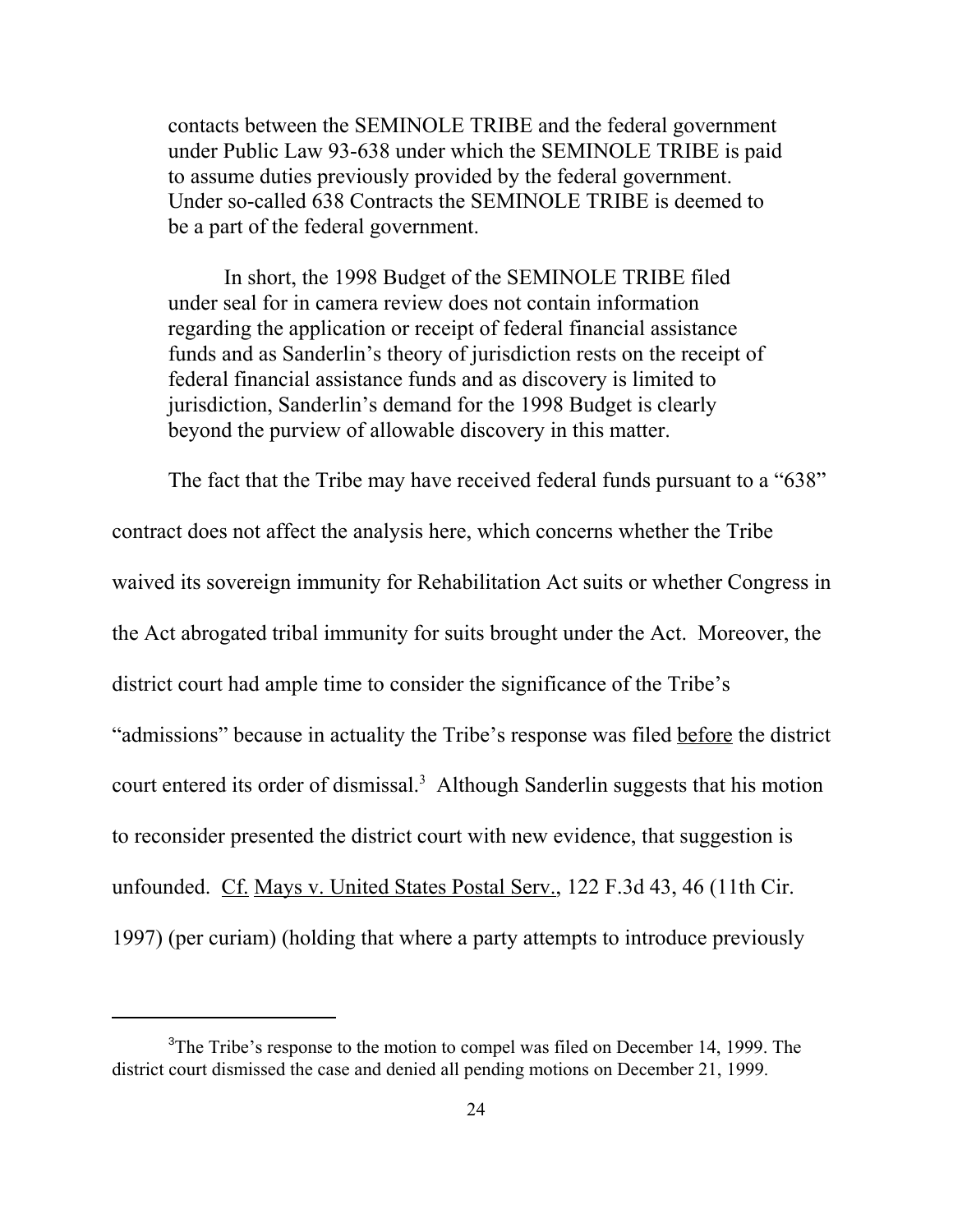unsubmitted evidence as part of a motion to reconsider, the court should not grant relief absent some showing that the evidence was unavailable during the pendency of the original motion). The district court did not commit reversible error by denying Sanderlin's motion for reconsideration.

Sanderlin's final objection on appeal concerns the district court's denial as moot of his motion to compel the Tribe to produce the 1998 tribal budget. In Request No. 3 of his Request for Production, Sanderlin sought "[a]ny and all Budgets and/or Accountings which reflect receipt of United States Government financial assistance funds by the Seminole Tribe of Florida for the years 1994 to the present."<sup>4</sup> The Tribe responded to the request but did not produce its budget for 1998, prompting Sanderlin to file his motion. Thereafter, the Tribe provided its 1998 budget to the district court for an in camera review. The Tribe adhered to its argument, however, that the 1998 budget was unresponsive to Request No. 3 because the budget did not reflect the receipt of any federal financial assistance.<sup>5</sup>

<sup>&</sup>lt;sup>4</sup>By mutual consent, the parties agreed to limit the scope of Sanderlin's document requests to 1998, the year during which Sanderlin was discharged.

<sup>&</sup>lt;sup>5</sup>The Tribe argued (as it does now on appeal) that the 1998 budget was unresponsive to Sanderlin's discovery request because the budget does not refer to the receipt of federal financial assistance, and only makes reference to anticipated but as-yet-unreceived federal funds pursuant to 638 contracts with the Government.